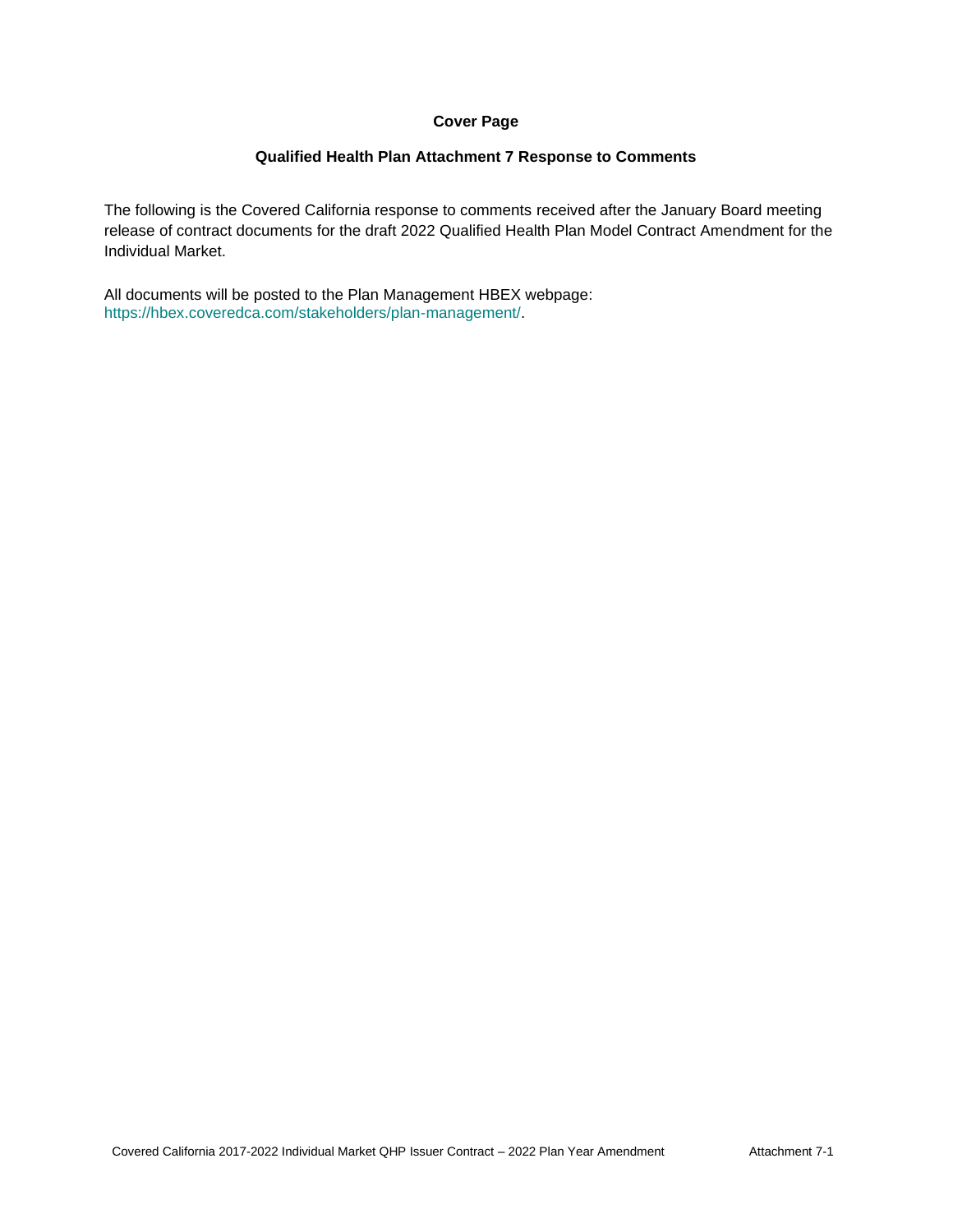| A7 Item# | A7 Sub-<br>Section # | <b>Comment</b>                                                                                                                                                                                                                                                                                                                                                                                                                                                                                                                                                                                                                                                                                                                                                                                                                                                                                                                                                                                                                                                                                                                                                                                                                                                                                                                                                                                                   | <b>Covered CA Response</b>                                                                                                                                                                                                                                                                                                                                   |
|----------|----------------------|------------------------------------------------------------------------------------------------------------------------------------------------------------------------------------------------------------------------------------------------------------------------------------------------------------------------------------------------------------------------------------------------------------------------------------------------------------------------------------------------------------------------------------------------------------------------------------------------------------------------------------------------------------------------------------------------------------------------------------------------------------------------------------------------------------------------------------------------------------------------------------------------------------------------------------------------------------------------------------------------------------------------------------------------------------------------------------------------------------------------------------------------------------------------------------------------------------------------------------------------------------------------------------------------------------------------------------------------------------------------------------------------------------------|--------------------------------------------------------------------------------------------------------------------------------------------------------------------------------------------------------------------------------------------------------------------------------------------------------------------------------------------------------------|
|          | 1.01.2               | [Organization] supports Covered California's efforts to address health equity with the goal of eliminating disparities via better measurement and quality improvement.<br>Covered California should prioritize data collection and quality improvement metrics that capture the diversity of all populations (including racial, ethnic, sexual, gender,<br>disabled and other underrepresented groups) in clinical practices to fully understand the health status and needs of all individuals as well as to recognize the burdens<br>and disparities they face in obtaining equity-oriented, quality care. We appreciate the continuing requirement to capture 80% of Covered California member<br>race/ethnicity self-identification data. We also support the change to require Healthcare Evidence initiative (HEI) data submissions rather than issuer self-reporting as<br>this will lead to more comprehensive and accurate data collection. In order to fully understand the inequities and disparate outcomes for minoritized and marginalized<br>communities and to guide public policies, equitable allocation of health care resources, and public health interventions, additional data is needed. However, all data<br>collection on race, ethnicity, language ability, sexual orientation, gender, and disability should be culturally sensitive and appropriate and respect individual privacy. | Thank you for your comment. At Covered CA we are committed<br>to protecting individual member privacy as we strive to improve<br>our demographic data collection in a culturally appropriate way.                                                                                                                                                            |
|          | 1.01.2               | Holding plans to unrealistic goals and tying them to financial penalties appears to be designed to generate a pre-determined outcome. Specifically in Section 1.01.2 -<br>Health plans are concerned that the 80% rate of self-identification may be difficult to achieve since several enrollee responses are being excluded from the calculation<br>in Attachment 14 3.3a. As a result, plans will actually receive a response but if the enrollee does not identify or want to identify with Covered California's list the<br>compliance standard will be much higher than 80%.                                                                                                                                                                                                                                                                                                                                                                                                                                                                                                                                                                                                                                                                                                                                                                                                                               | A majority of QHP Issuers have reported exceeding the 80%<br>threshold over a number of years since the first required<br>reporting in 2016. Covered CA agrees member self-identification<br>at the point of enrollment is an important opportunity for data<br>collection and will continue to transmit that information to QHP<br>issuers in the 834 file. |
|          | 1.01.2               | Reiterating the request to have race and ethnicity data collected at enrollment through Covered CA. This is the most effective method for obtaining the information. The<br>ongoing enrollment and disenrollment throughout the year results in a constant catch-up process to obtain the information. As a carrier, we cannot compel the member<br>to respond. This makes the outreach required burdensome, give the multiple attempts required an the rolling enrollments.                                                                                                                                                                                                                                                                                                                                                                                                                                                                                                                                                                                                                                                                                                                                                                                                                                                                                                                                     | A majority of QHP Issuers have reported exceeding the 80%<br>threshold over a number of years since the first required<br>reporting in 2016. Covered CA agrees member self-identification<br>at the point of enrollment is an important opportunity for data<br>collection and will continue to transmit that information to QHP<br>issuers in the 834 file. |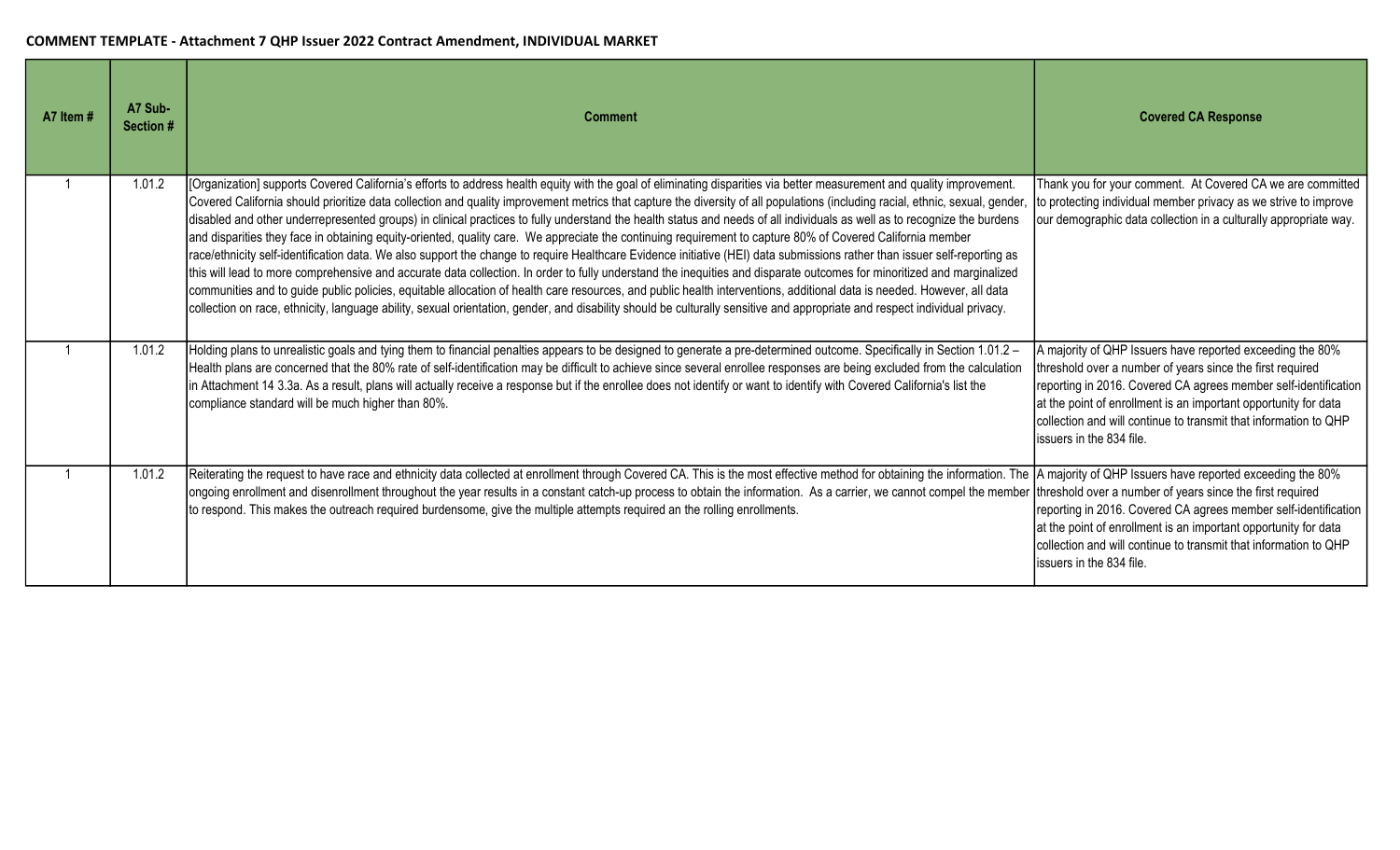| A7 Item # | A7 Sub-<br>Section # | <b>Comment</b>                                                                                                                                                                                                                                                                                                                                                                                                                                                                                                                                                                                                                                                                                                                                                                                                                                                                                                                                                                                                                                                                                                                                                                                                                                                                                                                                                                                                                                                                                                                                                                                                                                                                                                                                                                                                                                                                                                                                                                                                                                                   | <b>Covered CA Response</b>                                                                |
|-----------|----------------------|------------------------------------------------------------------------------------------------------------------------------------------------------------------------------------------------------------------------------------------------------------------------------------------------------------------------------------------------------------------------------------------------------------------------------------------------------------------------------------------------------------------------------------------------------------------------------------------------------------------------------------------------------------------------------------------------------------------------------------------------------------------------------------------------------------------------------------------------------------------------------------------------------------------------------------------------------------------------------------------------------------------------------------------------------------------------------------------------------------------------------------------------------------------------------------------------------------------------------------------------------------------------------------------------------------------------------------------------------------------------------------------------------------------------------------------------------------------------------------------------------------------------------------------------------------------------------------------------------------------------------------------------------------------------------------------------------------------------------------------------------------------------------------------------------------------------------------------------------------------------------------------------------------------------------------------------------------------------------------------------------------------------------------------------------------------|-------------------------------------------------------------------------------------------|
|           | 1.01.2               | Demographic Data Collection: We strongly support Covered California's Attachment 7 requirement tying 7.5% at risk to health plans who fail to meet an 80% target for<br>self-reported demographic data collection as demonstrated by plans including a valid race and ethnicity attribute in its Healthcare Evidence Initiative (HEI) data<br>submissions.<br>California law already requires health plans to develop a demographic profile of their members which includes "at a minimum, identification of an enrollee's preferred<br>spoken and written language, race and ethnicity." Moreover, Section 4302 of the Patient Protection and Affordable Care Act (ACA), created standards for the collection<br>of disaggregated race and ethnicity date, among other demographic categories. As outlined in the revised Attachment 14, Performance Standard 3.3a, a majority of<br>QHP Issuers have reported exceeding the 80% threshold over a number of years since the first required reporting of this data in 2016. Covered California has promised<br>to continue to transmit self-reported race/ethnicity data from the point of enrollment to its QHP issuers in the 834 file. This data is necessary for plans to meet other,<br>additional requirements pertaining to disparities reduction and Population Health Management. There is no excuse for plans not being able to collect and report this<br>data by 2022 and the contracts should reflect this.<br>As we have previously stated, we additionally urge Covered CA to hold payment at-risk for HEI data submission for other demographic categories including language,<br>LGBTQ+ status and income.<br>• Proposed change: The Contractor shall work with Covered California to assess the feasibility and impact of extending the disparity identification and improvement<br>program for plan year 2023 and beyond. Areas for consideration include: 1) Income 2) Disability status 3) Sexual orientation 4) Gender identity 5) Limited English<br>Proficiency (LEP) 6) Spoken language | Your suggested language was considered in revisions to Section<br>1.01.1 of Attachment 7. |
|           | 1.02                 | Identifying Disparities in Care: The Plan support the measure set overlapping with DHCS. Yhe data will have more meaning due to larger denominators.                                                                                                                                                                                                                                                                                                                                                                                                                                                                                                                                                                                                                                                                                                                                                                                                                                                                                                                                                                                                                                                                                                                                                                                                                                                                                                                                                                                                                                                                                                                                                                                                                                                                                                                                                                                                                                                                                                             | Thank you for your feedback.                                                              |
|           | 1.02                 | Identifying Disparities in Care: The Plan is interested in the work that will come from the in depth analysis of the Blood pressure and A1C control work from the full<br>hybrid dataset across plans.                                                                                                                                                                                                                                                                                                                                                                                                                                                                                                                                                                                                                                                                                                                                                                                                                                                                                                                                                                                                                                                                                                                                                                                                                                                                                                                                                                                                                                                                                                                                                                                                                                                                                                                                                                                                                                                           | Thank you for your interest.                                                              |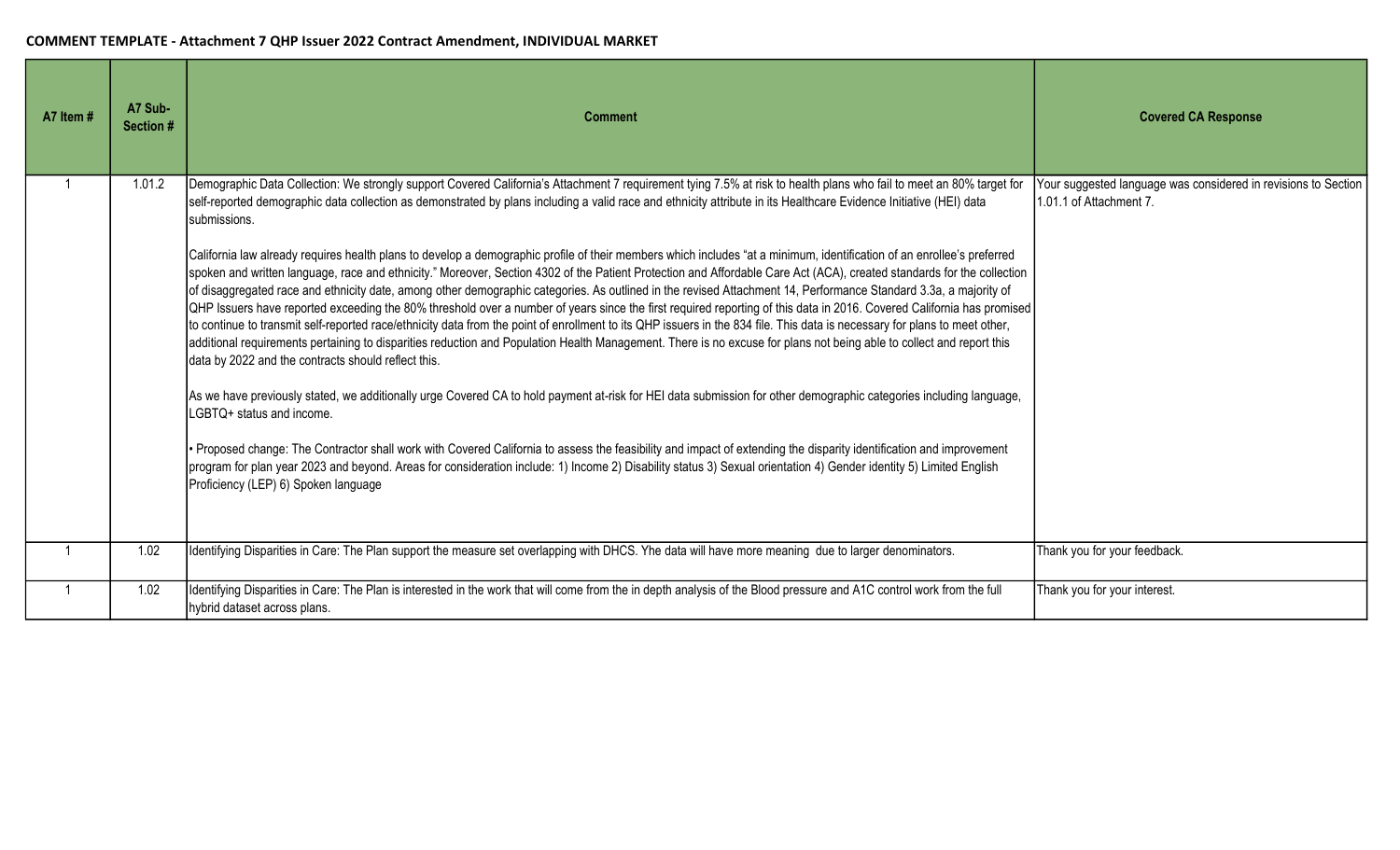| A7 Item #    | A7 Sub-<br>Section # | <b>Comment</b>                                                                                                                                                                                                                                                                                                                                                                                                                                                                                                                                                                                                                                                                                                                                                                                                                                                                                                                                                                                                                                                                                                                                                                                                                                                                                                                                                                                                                                                                                                                                                                                                                                                        | <b>Covered CA Response</b>                                                                                                        |
|--------------|----------------------|-----------------------------------------------------------------------------------------------------------------------------------------------------------------------------------------------------------------------------------------------------------------------------------------------------------------------------------------------------------------------------------------------------------------------------------------------------------------------------------------------------------------------------------------------------------------------------------------------------------------------------------------------------------------------------------------------------------------------------------------------------------------------------------------------------------------------------------------------------------------------------------------------------------------------------------------------------------------------------------------------------------------------------------------------------------------------------------------------------------------------------------------------------------------------------------------------------------------------------------------------------------------------------------------------------------------------------------------------------------------------------------------------------------------------------------------------------------------------------------------------------------------------------------------------------------------------------------------------------------------------------------------------------------------------|-----------------------------------------------------------------------------------------------------------------------------------|
| 1            | 1.02.2               | Identifying Disparities in Care: We support Covered California adding additional comprehensive diabetes measures for its disparities reduction initiative and tying plans<br>at 7.5% at risk for not meeting disparities reduction targets for:<br>1) Comprehensive Diabetes Care (CDC): HbA1c Control<br>2) Comprehensive Diabetes Care (CDC): Medical attention for nephropathy (NQF #0062)<br>3) Comprehensive Diabetes Care (CDC): Eye exam (retinal) performed (NQF #0055)<br>4) Controlling High Blood Pressure (CBP) (NQF #0018)<br>These four measures in tandem, will provide a more complete picture of disparities and related interventions to address them.<br>Covered California previously required plans to report demographic data in order to identify disparities on a total of 14 different measures including measures tied to<br>combatting disparities in asthma and mental health. We understand that Covered California considers this a transitional year as plans switch to the new Healthcare<br>Evidence Initiative (HEI), however we believe it is important<br>to stakeholders, including the health plans and their contracting providers, to be able to look ahead to see what the expectations are and have been in other areas<br>beyond comprehensive diabetes care. We reiterate our request for stronger contract language stating very clearly, Covered California's plans to hold plans accountable<br>for meeting additional disparities reduction metrics beyond 2022.<br>• Proposed change: Covered California will consider adding additional measures to track health disparities in care for plan year 2023 and beyond. | Your suggested language was considered in revisions to Section<br>1.02.2 of Attachment 7.                                         |
|              | 1.05.2               | [Organization] supports the requirement that Contractors must achieve or maintain NCQA Multicultural Health Care Distinction for Measurement Year 2022. As an<br>important component in reducing health disparities, [Organization] recognizes the importance of providing timely and accurate language assistance for patients. Many<br>Qualified Health Plans (QHPs) do not have the ability to provide access to interpretation services on short notice. Patients do not necessarily notify physicians that they and interpretation services.<br>need interpretation services prior to their appointment. Physicians are often unable to secure same day interpretation services from the plan. Even when advance<br>notice is given, it is very rare that live, in-person interpretation services are provided by the plan instead of phone services. QHPs should be required to prioritize live,<br>same-day interpretation services in all threshold languages and to cover the cost of these services so that additional financial burdens are not placed on physician<br>practices.                                                                                                                                                                                                                                                                                                                                                                                                                                                                                                                                                                          | Thank you for sharing your insight on the provider and patient<br>experience as it relates to timely access to preferred language |
| $\mathbf{1}$ | 1.05.2               | We appreciate Covered California considering the delay of the requirement for obtaining NCQA Multicultural Health Care Distinction to 2023 instead of 2022.                                                                                                                                                                                                                                                                                                                                                                                                                                                                                                                                                                                                                                                                                                                                                                                                                                                                                                                                                                                                                                                                                                                                                                                                                                                                                                                                                                                                                                                                                                           | Thank you for your feedback.                                                                                                      |
| $\mathbf{1}$ | 1.05.2               | We support the requirement that health plans achieve or maintain NCQA's Multicultural Health Care Distinction. We believe this is a worthy, but complementary<br>strategy to Covered California's other new disparities requirements noted above.                                                                                                                                                                                                                                                                                                                                                                                                                                                                                                                                                                                                                                                                                                                                                                                                                                                                                                                                                                                                                                                                                                                                                                                                                                                                                                                                                                                                                     | Thank you for your comment.                                                                                                       |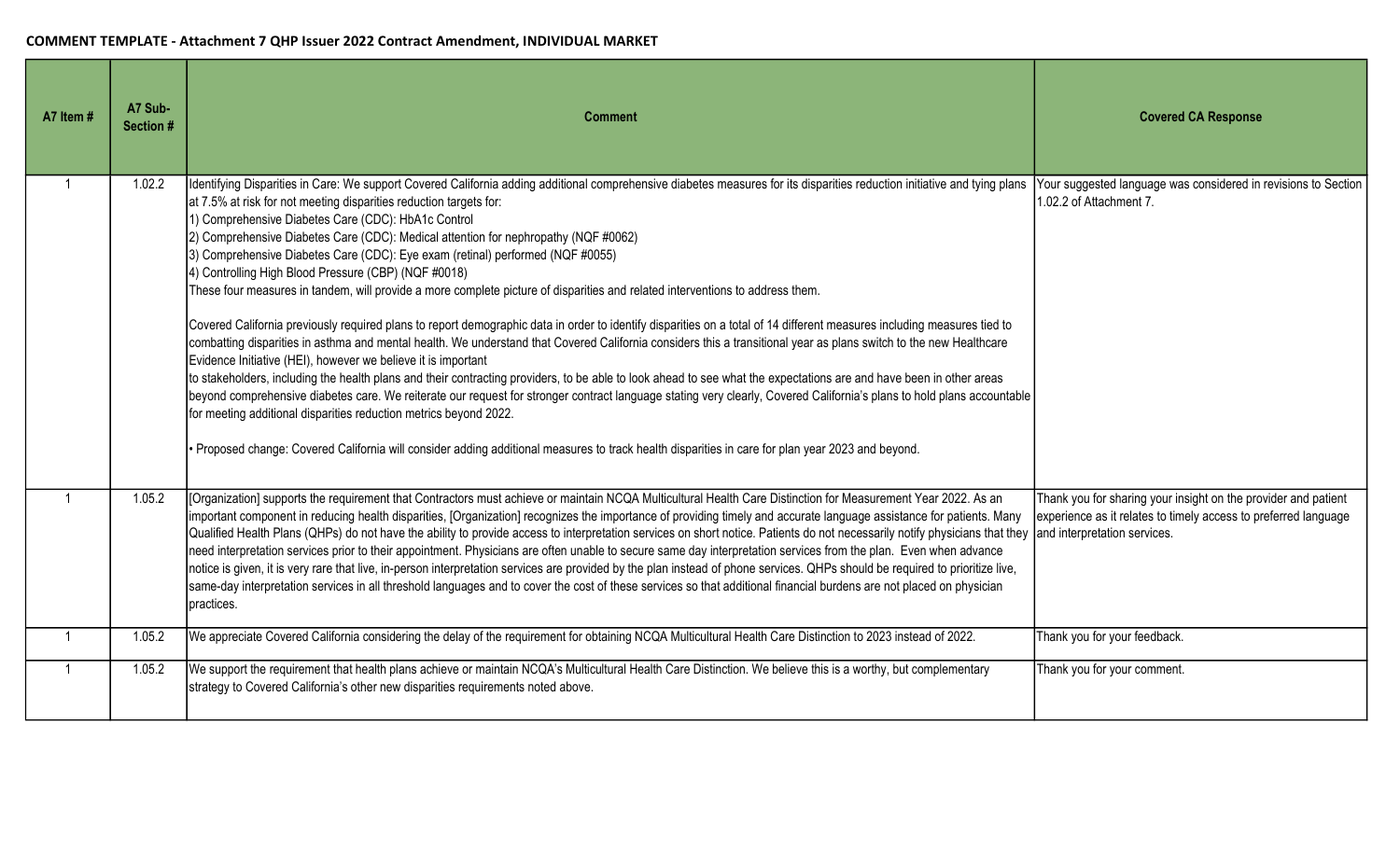| A7 Item # | A7 Sub-<br>Section # | <b>Comment</b>                                                                                                                                                                                                                                                                                                                                                                                                                                                                                                                                                                                                                                                                                                                                                                          | <b>Covered CA Response</b>                                                                                                                                                            |
|-----------|----------------------|-----------------------------------------------------------------------------------------------------------------------------------------------------------------------------------------------------------------------------------------------------------------------------------------------------------------------------------------------------------------------------------------------------------------------------------------------------------------------------------------------------------------------------------------------------------------------------------------------------------------------------------------------------------------------------------------------------------------------------------------------------------------------------------------|---------------------------------------------------------------------------------------------------------------------------------------------------------------------------------------|
|           |                      | Article 2: Population Health Management: We appreciate the inclusion of new contract requirements related to Population Health Management. CPEHN and other<br>consumer advocates participated in a robust workgroup discussion with the Department of Health Care Services on ways to ensure new PHM requirements achieve<br>desired goals and outcomes and would direct staff to consider the most recently updated version of DHCS' Cal-AIM PHM proposal for additional suggestions for<br>contract language, particularly around risk assessment and risk stratification to ensure health plan assessments include an agreed upon standard set of questions and<br>that plans are not engaging in algorithm bias through additional requirements related to health plan assumptions. | Covered California will continue to explore your<br>recommendations to align with DHCS's Cal-AIM PHM proposal<br>as we develop and strengthen this requirement in 2023 and<br>beyond. |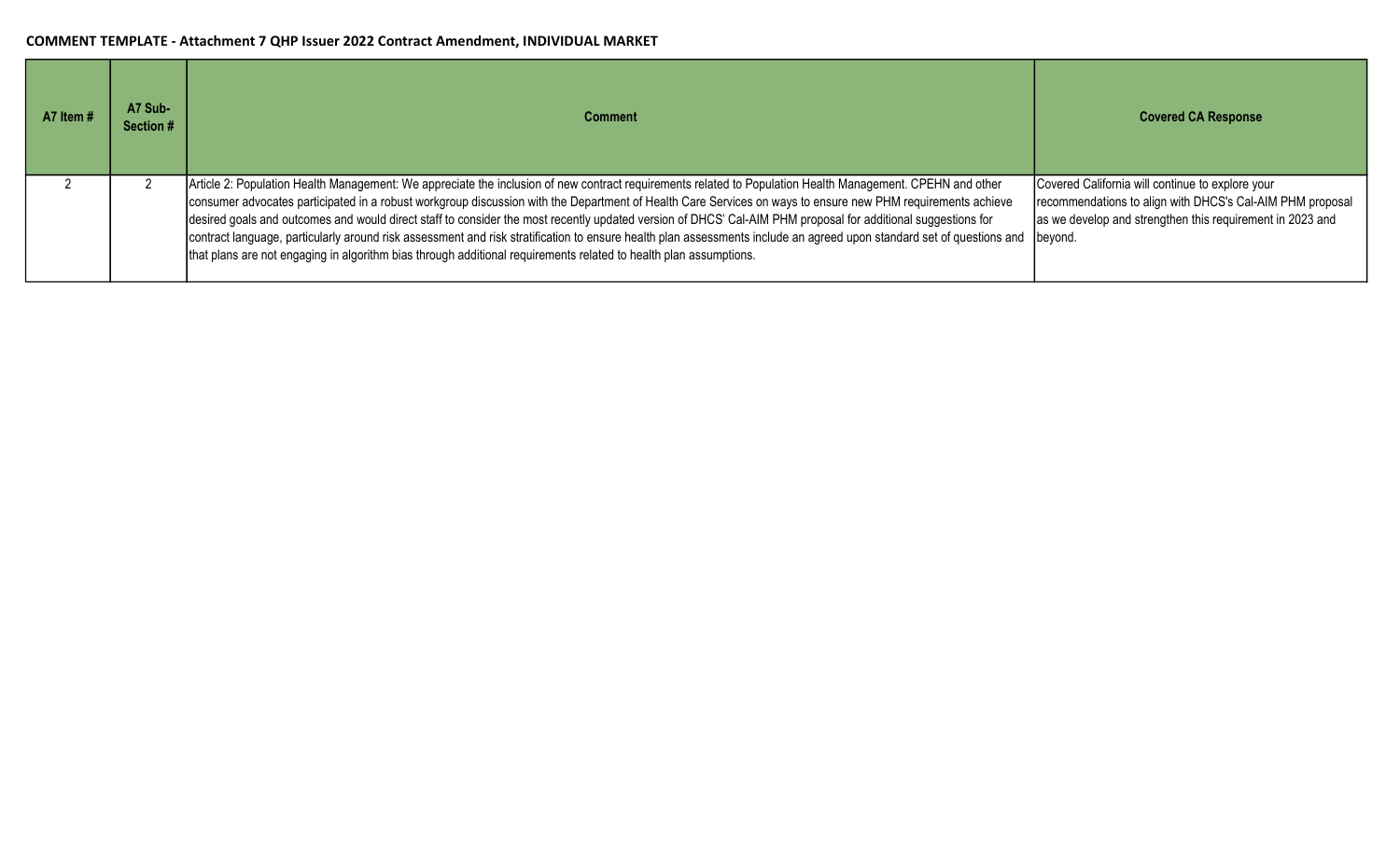| A7 Item #      | A7 Sub-<br>Section # | <b>Comment</b>                                                                                                                                                                                                                                                                                                                                                                                                                                                                                                                                                                                                                                                                                                                                                                                                                                                                                                                                                                                                                                                                                                                                                                                                                                                                                                                                                                                                                                                                                                                                                                                                                                                                                                                                                                                                                                                                                                                                                                                                                                                                                                                                                                                                                                                                                                                                                                                                                                                                                                                                                                                                                                                                                                                                                                                                                                                                                                                                                                                                                                                                                                                                                                                                                                                                                                                                                                                                                                                                                                                                                                                                                                                                                                                                                                                                                                                                                                                                                                                                                                                                                                                                                                                                                                                                                                                                                                                                                                                                                                                                                                                                                                                                                                                                                                                                                                                                                                                                                                                                                                                                                                                                                                                                                                                                                                                                                                                                                                          | <b>Covered CA Response</b>                                                                                                                                                                                                                               |
|----------------|----------------------|---------------------------------------------------------------------------------------------------------------------------------------------------------------------------------------------------------------------------------------------------------------------------------------------------------------------------------------------------------------------------------------------------------------------------------------------------------------------------------------------------------------------------------------------------------------------------------------------------------------------------------------------------------------------------------------------------------------------------------------------------------------------------------------------------------------------------------------------------------------------------------------------------------------------------------------------------------------------------------------------------------------------------------------------------------------------------------------------------------------------------------------------------------------------------------------------------------------------------------------------------------------------------------------------------------------------------------------------------------------------------------------------------------------------------------------------------------------------------------------------------------------------------------------------------------------------------------------------------------------------------------------------------------------------------------------------------------------------------------------------------------------------------------------------------------------------------------------------------------------------------------------------------------------------------------------------------------------------------------------------------------------------------------------------------------------------------------------------------------------------------------------------------------------------------------------------------------------------------------------------------------------------------------------------------------------------------------------------------------------------------------------------------------------------------------------------------------------------------------------------------------------------------------------------------------------------------------------------------------------------------------------------------------------------------------------------------------------------------------------------------------------------------------------------------------------------------------------------------------------------------------------------------------------------------------------------------------------------------------------------------------------------------------------------------------------------------------------------------------------------------------------------------------------------------------------------------------------------------------------------------------------------------------------------------------------------------------------------------------------------------------------------------------------------------------------------------------------------------------------------------------------------------------------------------------------------------------------------------------------------------------------------------------------------------------------------------------------------------------------------------------------------------------------------------------------------------------------------------------------------------------------------------------------------------------------------------------------------------------------------------------------------------------------------------------------------------------------------------------------------------------------------------------------------------------------------------------------------------------------------------------------------------------------------------------------------------------------------------------------------------------------------------------------------------------------------------------------------------------------------------------------------------------------------------------------------------------------------------------------------------------------------------------------------------------------------------------------------------------------------------------------------------------------------------------------------------------------------------------------------------------------------------------------------------------------------------------------------------------------------------------------------------------------------------------------------------------------------------------------------------------------------------------------------------------------------------------------------------------------------------------------------------------------------------------------------------------------------------------------------------------------------------------------------------------------------------------|----------------------------------------------------------------------------------------------------------------------------------------------------------------------------------------------------------------------------------------------------------|
| $\overline{2}$ | 2.01.2               | [Organization] supports the requirement that all QHPs maintain a population health management program that improves the ability of physicians and other health care providers to identify social<br>factors and needs that impact health. We believe that a more comprehensive strategy that accounts for screenings, health assessments, case management, data collection and monitoring and risk<br>stratification is a fundamental and much-needed improvement to the overall managed care plan responsibility. However, the plans should not develop these population health management programs<br>in isolation. We would recommend that the plans be required to include practicing physicians from the plans' geographic service areas in the development and operationalization of their program.<br>This local input will ensure that plans receive feedback directly from practicing physicians on the most effective ways to improve care coordination, communication and data sharing.<br>One of the challenges in managing high-risk populations is the inability to share appropriate levels of data with providers in a meaningful and timely way. Physicians and patients would greatly<br>benefit from additional information about a patient's social needs, including their access to food, clothing, household goods and transportation. If a health plan is obtaining this information through its<br>patient risk assessment, [Organization] would recommend that a mechanism be developed to appropriately and legally share this patient information with the physicians that are caring for the patients<br>directly. This information should also be available electronically, integrated with the patient's existing health records, and updated in a timely fashion.<br>The data should also be collected in such a way so that it can be easily transmitted in a usable format and incorporated into the risk stratification process. We recommend that initial risk assessment<br>be standardized to the extent that Covered California is able to compare data across plans and develop methods to evaluate the success of their population health management programs.<br>Additionally, to the extent that member-contact screening requirements are passed down to physicians, Covered California should make sure there is adequate reimbursement for such screenings<br>and for any subsequent data collection and submission done by physicians. Screening tools should be separate from screenings used for clinical screenings, cost-effective, and not negatively impact<br>medical care or create additional burden for physicians.<br><b>Risk Stratification</b><br>As part of their PHM programs, QHPs will be required to risk stratify the population to determine the level of intervention that members require based on all available data sources, as well as the<br>results of the member-contact screening. [Organization] supports the amendment to specify that data sources and population health categories should be reported as this will support efforts to<br>identify and address bias in the use of these risk stratification algorithms and to avoid introducing or exacerbating health care disparities in connection with the use of these tools, particularly since<br>they will be used for vulnerable populations. While recognizing there is some proprietary intellectual property in the development of risk stratification algorithms, we would also encourage greater<br>transparency about how these tools are being deployed as well as the underlying data being used to generate any outputs. Any algorithms used by plans should be validated nationally and required<br>to use as complete a set of data as possible.<br>The reliance of risk stratification algorithms on inputted data can lead to certain associated risks. These algorithms require access to large quantities of high-quality data during training and validation.<br>Without accurate and meaningful data, algorithms may not be correct or may not be applicable to different populations. The source of the data used during training will impact the algorithm<br>significantly, and models must be tested on a variety of data sets for validation purposes in order to create an algorithm that works accurately across patient populations. Otherwise, an algorithm may<br>be trained and validated, only to produce inaccurate results when used with a population that varies based on race, gender, or socioeconomic background, medical history, hospital setting, or<br>geographic location.<br>Furthermore, the biases of training data can risk exacerbating existing health disparities and structural inequities. If models only reflect the limited populations on which they are trained, they will be<br>less accurate for minority groups, and majority groups will have better access to accurate algorithms and thus superior health care. In addition to training and validating across broad populations,<br>QHPs should work towards increased transparency in order to provide opportunities to disclose and address system bias. Understanding data provenance, including key attributes of the training data<br>population, is necessary to evaluating the accuracy of the risk stratification algorithms and the risks of applying the system to a different population. | Covered California acknowledges the importance of partnering<br>with clinicians in the mission to improve health care delivery. We<br>will continue to explore your recommendations as we develop<br>and strengthen this requirement in 2023 and beyond. |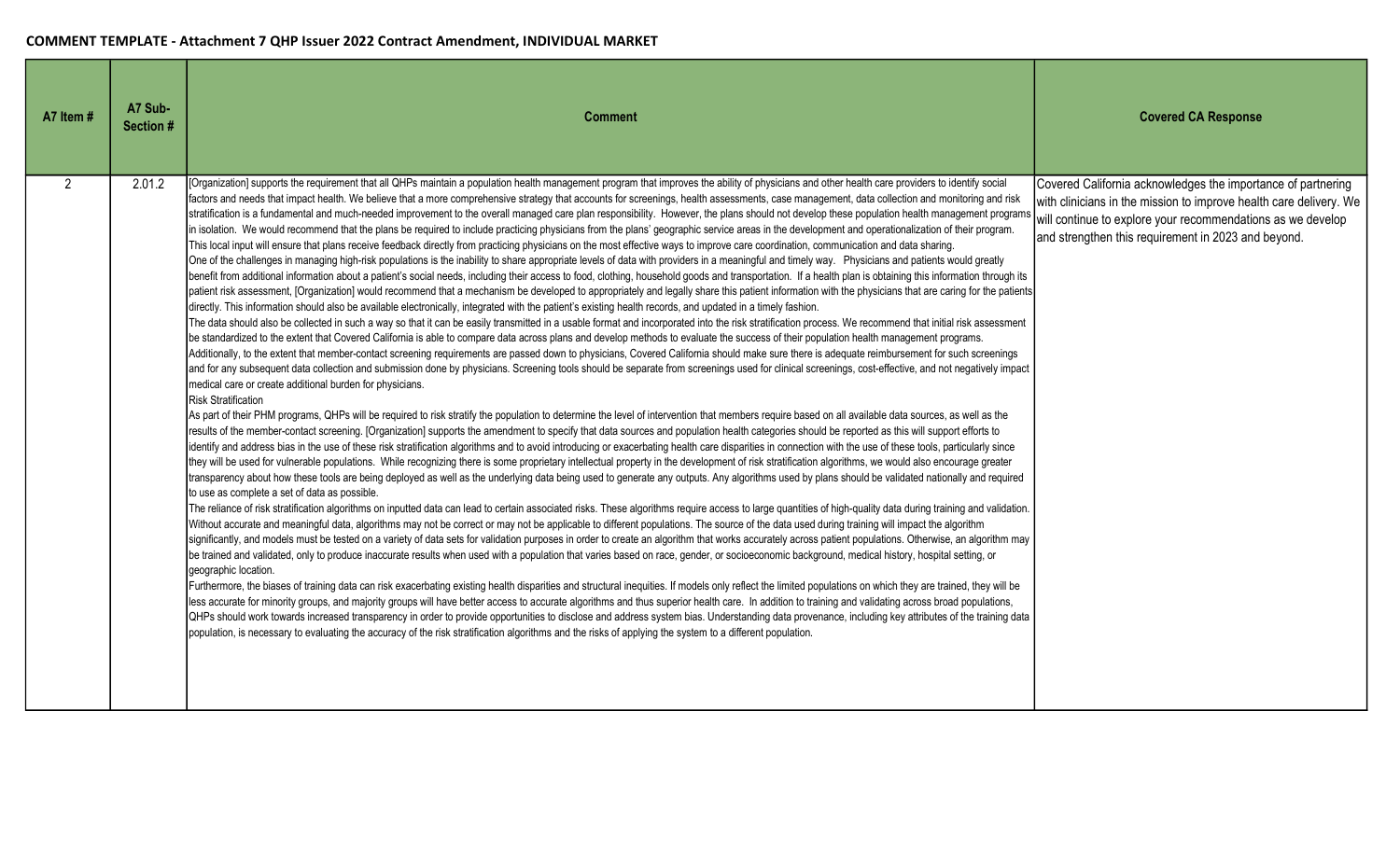| A7 Item #    | A7 Sub-<br>Section # | <b>Comment</b>                                                                                                                                                                                                                                                                                                                                                                                                                                                                                                                                                                                                                                                                                                                                                                                                                                                                                                                                                 | <b>Covered CA Response</b>                                                                                                                                                                                                                  |
|--------------|----------------------|----------------------------------------------------------------------------------------------------------------------------------------------------------------------------------------------------------------------------------------------------------------------------------------------------------------------------------------------------------------------------------------------------------------------------------------------------------------------------------------------------------------------------------------------------------------------------------------------------------------------------------------------------------------------------------------------------------------------------------------------------------------------------------------------------------------------------------------------------------------------------------------------------------------------------------------------------------------|---------------------------------------------------------------------------------------------------------------------------------------------------------------------------------------------------------------------------------------------|
| $\mathbf{3}$ | 3                    | General Comment: We believe outreach regarding health and wellness programs is vital and understand the importance of reporting out how the health plans do this.<br>However, it can be challenging when email and cellphone (for texting) isn't required on the application. We kindly ask Covered California to consider making these<br>questions mandatory on the enrollment application.                                                                                                                                                                                                                                                                                                                                                                                                                                                                                                                                                                  | Thank you for your comment. Covered California will consider<br>your recommendations.                                                                                                                                                       |
| $\mathbf{3}$ | 3 <sup>1</sup>       | General Comment: No comments regarding the contract language, but we do have concerns regarding the completeness of data that will be reported. Currently with<br>COVID-19 and the shift from in-person programs to virtual, there is concern that the data to be reported is mainly self-reported and not validated/verified. There is the<br>possibility that the numbers that will be reported out will not be consistent as past years and would like Covered California to be aware of the COVID-19 impacts on<br>these reportings.                                                                                                                                                                                                                                                                                                                                                                                                                       | Thank you for your comment. Covered California will continue to<br>assess the impact of COVID-19 on issuers.                                                                                                                                |
| $\mathbf{3}$ | 3.02/3.03            | Tobacco Cessation Program and Weight Management Program: We appreciate the additional specificity in these two contract areas, including for example, a definition<br>for "unhealthy weight" of BMI>30. We hope this specificity will lead to more targeted interventions to effectively improve health enrollee health outcomes.                                                                                                                                                                                                                                                                                                                                                                                                                                                                                                                                                                                                                              | Thank you for your comment.                                                                                                                                                                                                                 |
| $\mathbf{3}$ | 3.04                 | Diabetes Prevention Program (DPP): We appreciate the inclusion of contract language requiring health plans to ensure the DPP must be available both in-person and<br>online and be accessible, especially to eligible Enrollees with limited English proficiency (LEP) and eligible Enrollees with disabilities. For these services to be useful,<br>they must be available and accessible to all plan enrollees.<br>We also support Covered California's requirements for plans to provide separate reports of the number and percent of eligible enrollees who enroll in the DPP in-<br>person and online, as well as the additional requirement for plans to report on the efficacy of the DPP program as it relates to the number of participants who reach the<br>CDC weight loss goal of 5%. This added specificity will help Covered California and health plans to more effectively evaluate the impact of the program on enrollee<br>health outcomes. | Thank you for your comment.                                                                                                                                                                                                                 |
| $\mathbf{3}$ | 3.04.2               | [Health Plan] requests pushing out the DPP in-person requirement to at least year end 2022. Due to the challenges of the pandemic and the uncertainty of when in-<br>person classes will resume, we request allowing DPPs to continue to be accessible online or in-person until then. Currently, there is a limited availability of in-person<br>programs in the state, likely compounded by the COVID-19 pandemic. Additionally, our current vendor does not offer in-person classes. To ensure continuity of care,<br>allowing until the end of 2022 will provide time for adequate transitioning planning and communicating these changes for enrollees currently participating in a DPP<br>program.                                                                                                                                                                                                                                                       | The contract language will be amended to clarify Covered<br>California's intent to require issuers to offer enrollees a choice of<br>modality for DPP programs (in-person, online, distance learning<br>or a combination) by year end 2022. |
|              |                      | Additionally, for members without internet or smart phone access, we recommend that the criteria be broadened from "both in-person and online" to "online and/or in-<br>person, distance learning, or a combination of modes" This is aligned with the CDC program categories, which allows for distance learning where participants can call in<br>or video-conference when attending in person is not feasible (https://www.cdc.gov/diabetes/prevention/lcp-details.html). If this change is approved, the criteria would<br>need to be changed for 3.04.3 (3) and (4), to "report program modes separately."                                                                                                                                                                                                                                                                                                                                                |                                                                                                                                                                                                                                             |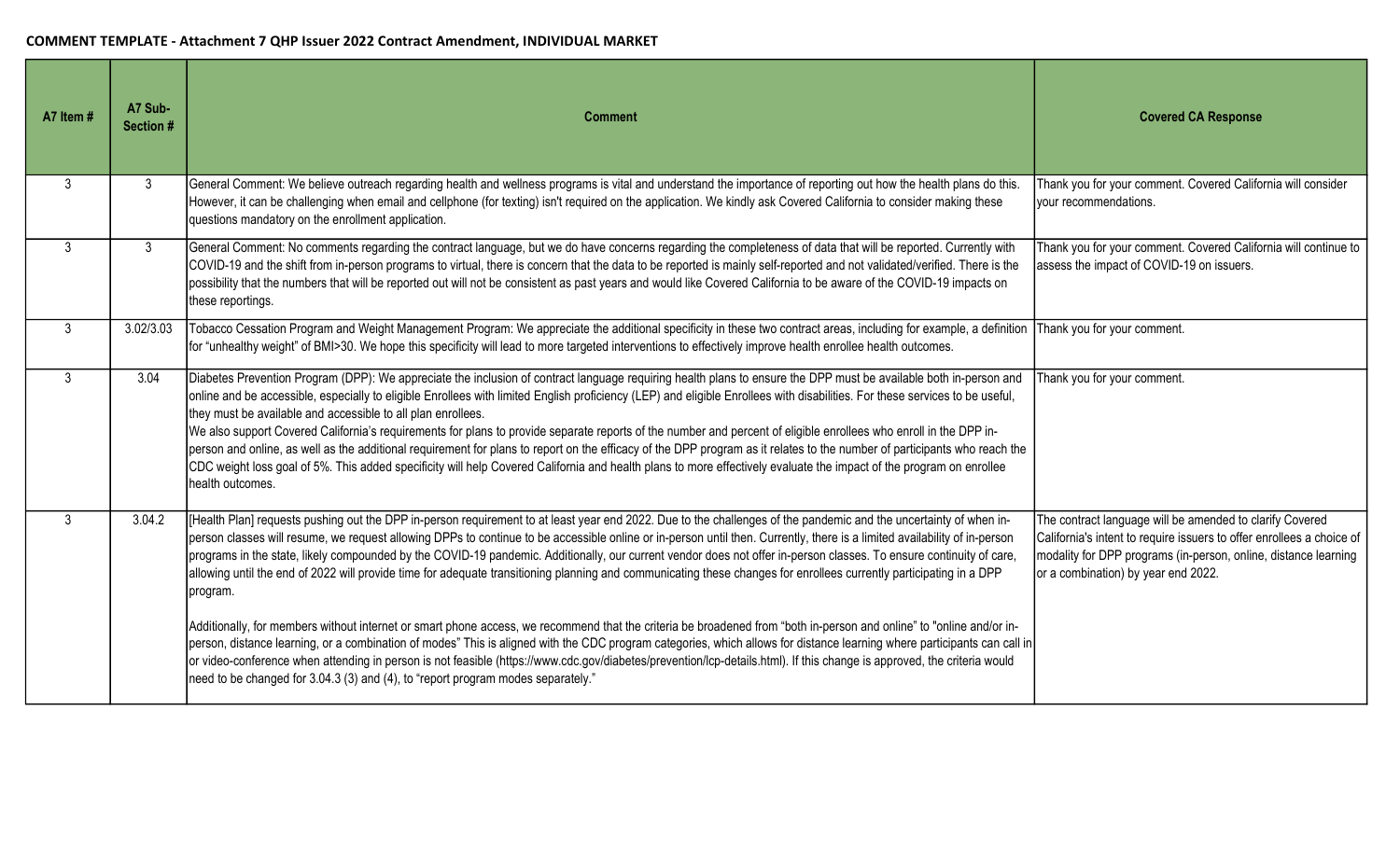| A7 Item #      | A7 Sub-<br>Section # | <b>Comment</b>                                                                                                                                                                                                                                                                                                                                                                                                                                                                                                                                                                                                                                                                                                                                                                                                                                                                                                                                                                                                                                                                                                                                                          | <b>Covered CA Response</b>                                                                                                                                                                                                                  |
|----------------|----------------------|-------------------------------------------------------------------------------------------------------------------------------------------------------------------------------------------------------------------------------------------------------------------------------------------------------------------------------------------------------------------------------------------------------------------------------------------------------------------------------------------------------------------------------------------------------------------------------------------------------------------------------------------------------------------------------------------------------------------------------------------------------------------------------------------------------------------------------------------------------------------------------------------------------------------------------------------------------------------------------------------------------------------------------------------------------------------------------------------------------------------------------------------------------------------------|---------------------------------------------------------------------------------------------------------------------------------------------------------------------------------------------------------------------------------------------|
| 3              | 3.04.2               | Section 3.04.2- Diabetes Prevention Programs are a critical tool for our enrollees to manage their health care condition. Unfortunately, these Diabetes Prevention<br>Programs (DPP) are not always accessible in-person. DPP vendors offering in-person classes are limited.<br>Recommendation: Covered CA keep the existing requirement for the DPP to be accessible either online or in-person, and allow carriers flexibility in meeting                                                                                                                                                                                                                                                                                                                                                                                                                                                                                                                                                                                                                                                                                                                            | The contract language will be amended to clarify Covered<br>California's intent to require issuers to offer enrollees a choice of<br>modality for DPP programs (in-person, online, distance learning<br>or a combination) by year end 2022. |
| $\mathbf{3}$   | 3.04.2               | consumers participation needs if they are unable to access online or in-person in their area.<br>QHP's also agree that Diabetes Prevention Programs (DPP) are a critical tool for our enrollees to manage their health care condition. Unfortunately, these DPP are not<br>always accessible in-person. Therefore we continue to recommend that Covered CA keep the existing requirement for the DPP to be accessible either online or in-<br>person. DPP vendors offering in-person classes are limited; moreover, utilization of in-person DPP has been limited.                                                                                                                                                                                                                                                                                                                                                                                                                                                                                                                                                                                                      | The contract language will be amended to clarify Covered<br>California's intent to require issuers to offer enrollees a choice of<br>modality for DPP programs (in-person, online, distance learning                                        |
| $\Delta$       | 4.01                 | Access to Behavioral Health Services: We appreciate that Covered California intends to "evaluate" how insurers track access to behavioral health services and the<br>strategies they<br>implement to improve access to these services for enrollees. Despite California law, which requires commercial health plans and insurers to provide full coverage for<br>the treatment of all mental health conditions and substance use disorders, utilization rates for medically necessary behavioral health services continue to be low. We<br>also appreciate revised language in 4.01.3 requiring insurers to engage with Covered California to review its depression treatment penetration rate and its behavioral<br>health service utilization rate, which will be calculated by Covered California using Health Evidence Initiative (HEI) data to further understand enrollees' access to<br>behavioral health services within the Contractor's network. This language will allow for a more independent evaluation and assessment of whether enrollees have<br>consistent access to medically necessary behavioral health services.                                  | or a combination) by year end 2022.<br>Thank you.                                                                                                                                                                                           |
| $\overline{4}$ | 4.02.                | Offering Telehealth for Behavioral Health Services:<br>Telehealth has proliferated as a result of the COVID-19 pandemic. While there are benefits to telehealth as a modality, particularly for behavioral health, we appreciate<br>Covered California's additional contract language encouraging plans to use network providers to provide telehealth for behavioral health services whenever possible.<br>We also appreciate Covered California's added requirements that health plans "ensure that enrollees can easily find behavioral health telehealth services through a<br>telehealth provider search attribute, inclusion of telehealth service in the provider profile (e.g. Jane Doe, Ph.D. Psychologist telehealth video/phone), or other member<br>portal navigation feature," and the requirement that health plans, "promote the integration and coordination of care between third party behavioral health telehealth<br>vendor services and primary care and other network providers." These additional contract requirements will help to ensure consumers in need of behavioral health<br>services can more easily locate and access these services. | Thank you.                                                                                                                                                                                                                                  |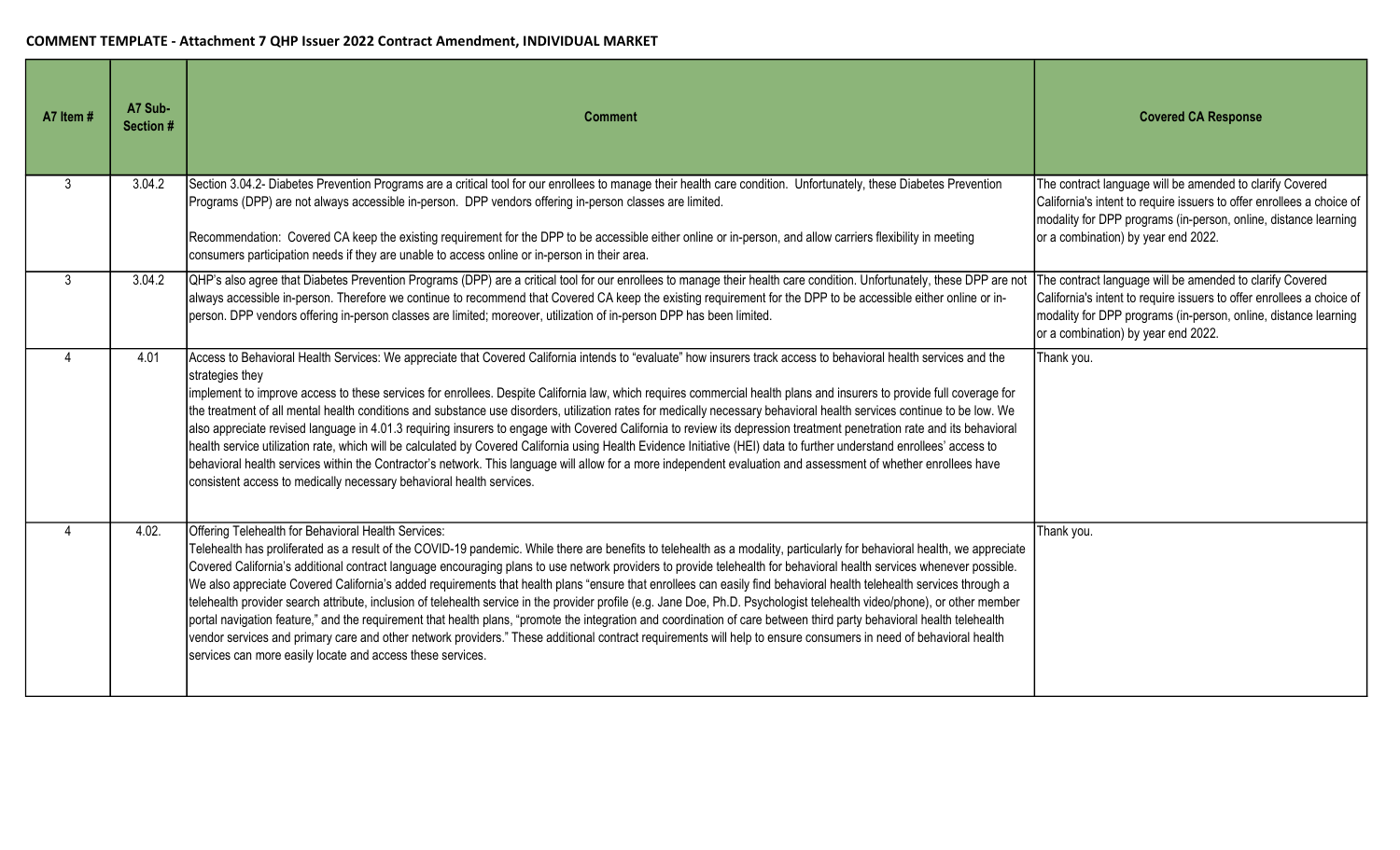| A7 Item # | A7 Sub-<br><b>Section#</b> | <b>Comment</b>                                                                                                                                                                                                                                                                                                                                                                                                                                                                                                                                                                                                                                                                                                                                                                                                                                                                                                                                                                                                                                                                                                                                                                                                                                                                                                                                                                                                                                                                                                                                                                                                                                                                                                                                                                                                                                                                                                                                                                                                                                                                                                                                                                                                                                                                                                                                                                                                                                                                                                                                                                                                                   | <b>Covered CA Response</b>                                                                                                                                                                                                                                                                                                                                                                                                                                                                                                                                                                                                                                                                                                                                                                                                                      |
|-----------|----------------------------|----------------------------------------------------------------------------------------------------------------------------------------------------------------------------------------------------------------------------------------------------------------------------------------------------------------------------------------------------------------------------------------------------------------------------------------------------------------------------------------------------------------------------------------------------------------------------------------------------------------------------------------------------------------------------------------------------------------------------------------------------------------------------------------------------------------------------------------------------------------------------------------------------------------------------------------------------------------------------------------------------------------------------------------------------------------------------------------------------------------------------------------------------------------------------------------------------------------------------------------------------------------------------------------------------------------------------------------------------------------------------------------------------------------------------------------------------------------------------------------------------------------------------------------------------------------------------------------------------------------------------------------------------------------------------------------------------------------------------------------------------------------------------------------------------------------------------------------------------------------------------------------------------------------------------------------------------------------------------------------------------------------------------------------------------------------------------------------------------------------------------------------------------------------------------------------------------------------------------------------------------------------------------------------------------------------------------------------------------------------------------------------------------------------------------------------------------------------------------------------------------------------------------------------------------------------------------------------------------------------------------------|-------------------------------------------------------------------------------------------------------------------------------------------------------------------------------------------------------------------------------------------------------------------------------------------------------------------------------------------------------------------------------------------------------------------------------------------------------------------------------------------------------------------------------------------------------------------------------------------------------------------------------------------------------------------------------------------------------------------------------------------------------------------------------------------------------------------------------------------------|
|           | 4.02.02                    | [Organization] supports the change that states: "Covered California encourages the Contractor to use network providers to provide telehealth for behavioral health<br>services whenever possible." However, we request that this language be strengthened by requiring the Contractor to use network providers whenever possible. We<br>also support the requirement to promote integration and coordination of care between third party behavioral health telehealth<br>vendor services and primary care and other network providers. As stated in our previous comments, [Organization] wants to ensure that health plans do not separately<br>contract with third-party telehealth vendors that provide care to enrollees that is not coordinated with the care provided by the plan's contracted providers or the<br>patients' treating providers. Professional services provided via telehealth should be part of the care provided to the patient by their physician, and not an unassociated<br>provider that works through a third-party telehealth vendor. Covered California should ensure that telehealth is merely an alternate site to care delivery and not<br>alternate care that is disassociated with the rest of the enrollees' medical care. This is particularly true for behavioral health services provided through telehealth, which<br>may already be insufficiently integrated with the rest of an enrollee's medical care. While the use of telehealth should be encouraged, such care should be part of the<br>care provided to the patient by their physician, and not an unassociated provider that works through a third-party telehealth vendor. Instead, [Organization] encourages<br>Covered California to ensure that health plans offer their contracted providers a way to provide care via telehealth to their patients in a way that strengthens the patient-<br>physician relationship, ensures continuity of care, and does not result in incomplete or bifurcated medical records based on the modality of care. [Organization]<br>continues to strongly support the requirement that Contractors must offer telehealth for behavioral health services, including audio-only telehealth services. There has<br>been a significant increase in the use of telehealth for behavioral health services since the onset of the pandemic. Audio-only services are an important flexibility that<br>should continue after the pandemic and are particularly important for older adults or other patients with impairments that may limit their ability to use some telehealth<br>technologies. | Covered California agrees that telehealth services provided by<br>contracted network providers is preferred. We also recognize<br>that this is not always feasible for some providers or services and<br>therefore third-party telehealth vendors can play an important<br>role in expanding access.<br>Covered California agrees that ensuring coordinated care<br>between telehealth vendors and a patient's regular clinician is<br>important. In Article 10.01.2, we require issuers to report "How<br>the Contractor facilitates the integration and coordination of care<br>between third party telehealth vendor services and primary care<br>or other contracted providers." This reporting includes telehealth<br>for behavioral health services.<br>We will consider these recommendations for the 2023-2025<br>Attachment 7 Refresh. |
|           | 4.03.3                     | We appreciate that plans must still engage with Covered California to review its performance on CMS Quality Rating System required measures for behavioral health<br>including:<br>1) Antidepressant Medication Management (NQF #0105);<br>2) Follow-Up After Hospitalization for Mental Illness (7-Day Follow-Up) (NQF #0576); and<br>3) Initiation and Engagement of Alcohol and Other Drug Abuse or Dependence Treatment (NQF #0004).<br>These metrics will provide Covered California and consumers with a more accurate assessment of health plan performance in providing accessing to behavioral health<br>services.                                                                                                                                                                                                                                                                                                                                                                                                                                                                                                                                                                                                                                                                                                                                                                                                                                                                                                                                                                                                                                                                                                                                                                                                                                                                                                                                                                                                                                                                                                                                                                                                                                                                                                                                                                                                                                                                                                                                                                                                      | Thank you.                                                                                                                                                                                                                                                                                                                                                                                                                                                                                                                                                                                                                                                                                                                                                                                                                                      |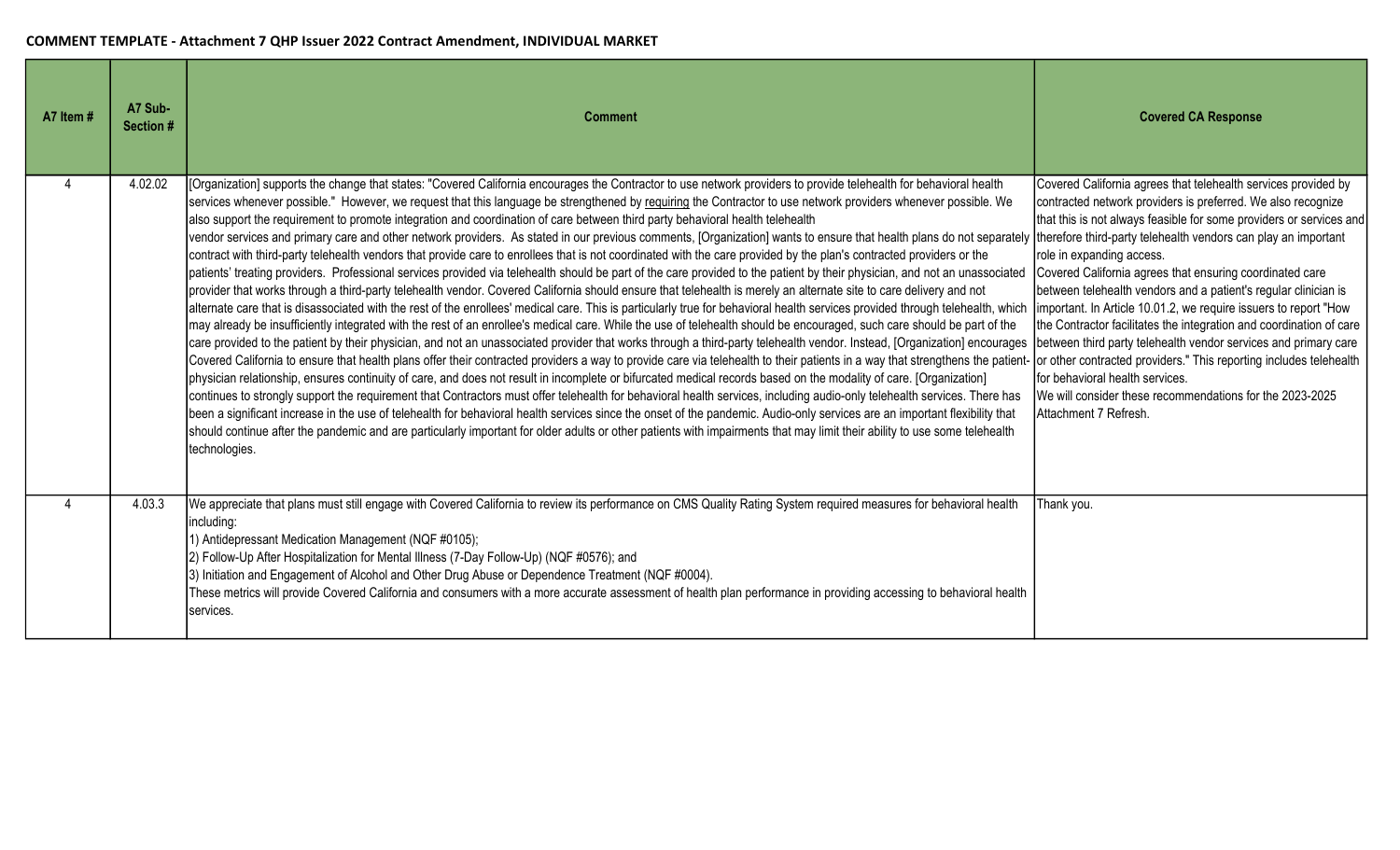| A7 Item #                 | A7 Sub-<br>Section # | <b>Comment</b>                                                                                                                                                                                                                                                                                                                                                                                                                                                                                                                                                                                                                                                                                                                                                                                                                                                                                                                                                                                                                                                                                                                                                                                                                                                                                                                                                                                                                                                                                                                                                                                                                                                                                                                                                                                                                                                                                                            | <b>Covered CA Response</b>                                                                                                                                                                                                                                                                                                                                                                                        |
|---------------------------|----------------------|---------------------------------------------------------------------------------------------------------------------------------------------------------------------------------------------------------------------------------------------------------------------------------------------------------------------------------------------------------------------------------------------------------------------------------------------------------------------------------------------------------------------------------------------------------------------------------------------------------------------------------------------------------------------------------------------------------------------------------------------------------------------------------------------------------------------------------------------------------------------------------------------------------------------------------------------------------------------------------------------------------------------------------------------------------------------------------------------------------------------------------------------------------------------------------------------------------------------------------------------------------------------------------------------------------------------------------------------------------------------------------------------------------------------------------------------------------------------------------------------------------------------------------------------------------------------------------------------------------------------------------------------------------------------------------------------------------------------------------------------------------------------------------------------------------------------------------------------------------------------------------------------------------------------------|-------------------------------------------------------------------------------------------------------------------------------------------------------------------------------------------------------------------------------------------------------------------------------------------------------------------------------------------------------------------------------------------------------------------|
| 4                         | 4.04.2               | We commend Covered California for directly addressing substance and opioid use disorders and incorporating measures to reduce the number of deaths associated<br>with opioid-related overdoses. As we raised in our original comments, while we believe that preventing development of new SUDs and OUDs is an important goal, we<br>are concerned that overemphasizing limits on initial opioid prescriptions for pain may have the unintended effect of creating barriers to medically necessary opioid<br>therapy for pain management, particularly among lower-income individuals. Evidence suggests that the original CDC prescribing guidelines led to prescribers failing to<br>initiate opioid therapy for patients who in actuality needed the medications without an appropriate treatment substitute. In response, the authors of these guidelines<br>subsequently released a letter and commentary clarifying that determining whether a patient should be prescribed opioids for pain and whether to taper down should<br>take place on a case-by-case basis. As such, we recommend amending the current language that broadly calls for "fewer prescriptions, lower doses, and shorter<br>durations" and instead emphasizing a prevention strategy that allows providers to evaluate patients on a case-by-case basis and consider alternative therapies and/or<br>lower doses and shorter durations of opioid medications when appropriate.<br>Proposed change: Prevent: decrease the number of new starts;: fewer prescriptions, lower doses, shorter durations evaluate enrollees on a case-by-case basis to<br>consider alternative therapies to opioid treatment for pain management, such as physical therapy, over-the-counter medications, among others, and prescribe lower<br>doses and shorter durations of opioid medications when appropriate and safe to do so given the patient's condition. | Covered California has aligned with DHCS and CalPERS to<br>adopt the Smart Care California guidelines. We will adjust the<br>language to note that an enrollee's condition should be<br>considered to ensure they receive appropriate care.                                                                                                                                                                       |
| $\boldsymbol{\varLambda}$ | 4.04.3               | Given wide variation in volume of MAT prescribed by X-licensed providers, the X license is a poor proxy for MAT access. We recommend researching more accurate<br>ways of assessing MAT access and introducing a more meaningful requirement. [Health Plan] will share any ideas on alternative metrics that we may develop.                                                                                                                                                                                                                                                                                                                                                                                                                                                                                                                                                                                                                                                                                                                                                                                                                                                                                                                                                                                                                                                                                                                                                                                                                                                                                                                                                                                                                                                                                                                                                                                              | Covered California is removing the requirement for issuers to<br>track active X waiver licensed prescribers based on issuer<br>feedback and the possibility of future adjustments to the X waiver<br>program from HHS. Instead, we propose that issuers must<br>engage with Covered California to review their Medication<br>Assisted Treatment (MAT) prescriptions by clinician and by<br>region using HEI data. |
| 4                         | 4.04.3               | Section 4.04.3. - Access to Medication Assisted Therapy (MAT) is an important benefit to Covered California enrollees. However, we have concerns with measuring<br>access to these services by reporting Active X waivers. Health plans do not currently track these waivers so this data source does not exist and we would need to<br>create a process for collecting it. In addition we believe that Active-X waivers are a poor proxy for MAT access.<br>Recommendation: We would like Covered CA to put this requirement on hold until a more meaningful way of assessing MAT access can be identified.                                                                                                                                                                                                                                                                                                                                                                                                                                                                                                                                                                                                                                                                                                                                                                                                                                                                                                                                                                                                                                                                                                                                                                                                                                                                                                              | Covered California is removing the requirement for issuers to<br>track active X waiver licensed prescribers based on issuer<br>feedback and the possibility of future adjustments to the X waiver<br>program from HHS. Instead, we propose that issuers must<br>engage with Covered California to review their Medication<br>Assisted Treatment (MAT) prescriptions by clinician and by<br>region using HEI data. |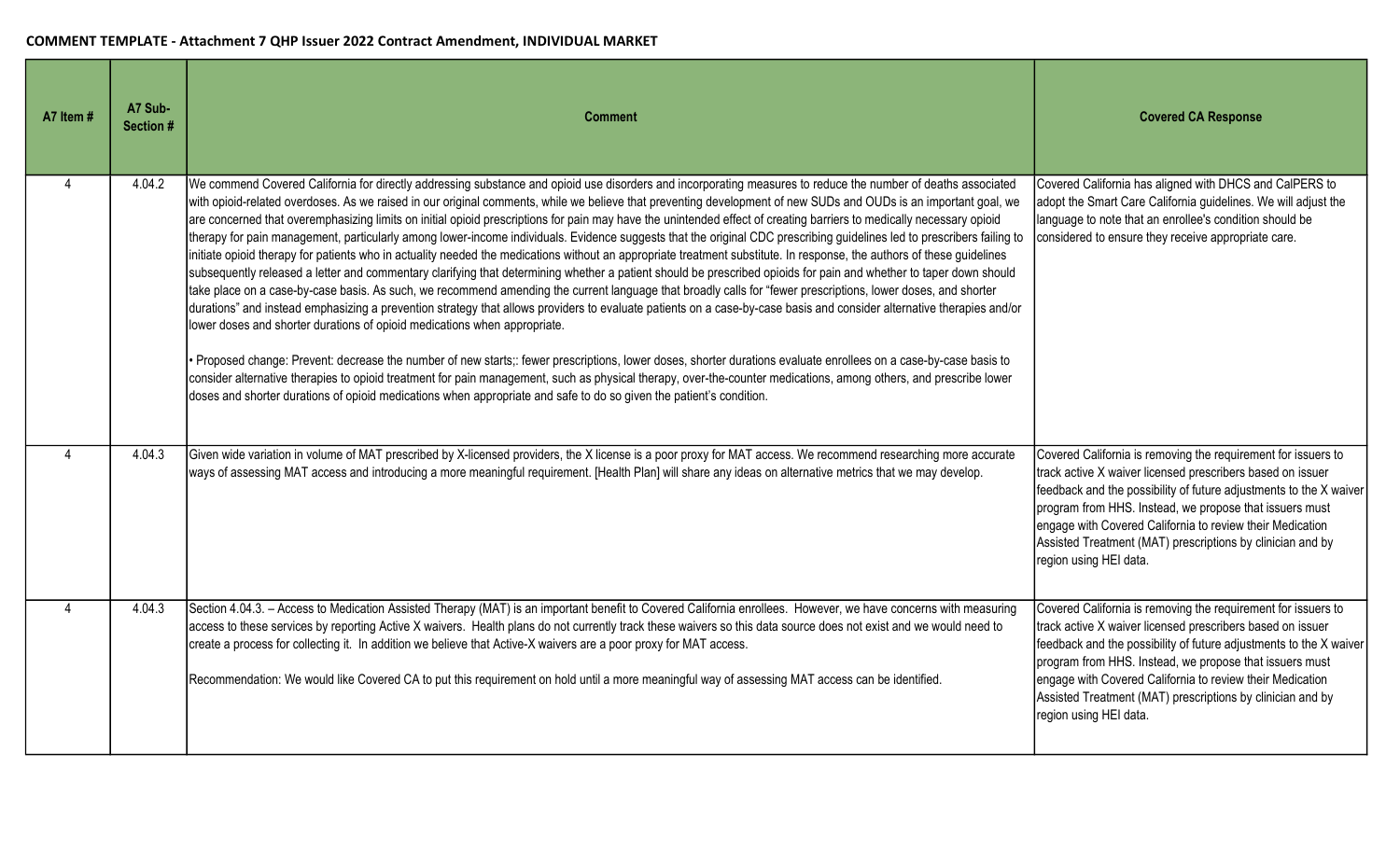| A7 Item# | A7 Sub-<br>Section # | <b>Comment</b>                                                                                                                                                                                                                                                                                                                                                                                                                                                                                                                                                             | <b>Covered CA Response</b>                                                                                                                                                                                                                                                                                                                                                                                        |
|----------|----------------------|----------------------------------------------------------------------------------------------------------------------------------------------------------------------------------------------------------------------------------------------------------------------------------------------------------------------------------------------------------------------------------------------------------------------------------------------------------------------------------------------------------------------------------------------------------------------------|-------------------------------------------------------------------------------------------------------------------------------------------------------------------------------------------------------------------------------------------------------------------------------------------------------------------------------------------------------------------------------------------------------------------|
|          | 4.04.3               | Access to Medication Assisted Therapy (MAT) is an important benefit to Covered California enrollees. However, we have concerns with measuring access to these<br>services by reporting Active-X waivers. Health plans do not currently track these waivers so this data source does not exist and we would need to create a process for<br>collecting it. In addition we believe that Active-X waivers are a poor proxy for MAT access. We would like Covered CA to put this requirement on hold until a more<br>meaningful way of assessing MAT access can be identified. | Covered California is removing the requirement for issuers to<br>track active X waiver licensed prescribers based on issuer<br>feedback and the possibility of future adjustments to the X waiver<br>program from HHS. Instead, we propose that issuers must<br>engage with Covered California to review their Medication<br>Assisted Treatment (MAT) prescriptions by clinician and by<br>region using HEI data. |
|          | 4.04.3               | We understand the importance of monitoring access to opioid use disorder treatment, however many plans are not already monitoring X waiver licensed prescribers<br>and this would be challenging to fulfill for some. We kindly request Covered California to remove this requirement from the upcoming contract amendment and/or delay<br>the implementation of this requirement.                                                                                                                                                                                         | Covered California is removing the requirement for issuers to<br>track active X waiver licensed prescribers based on issuer<br>feedback and the possibility of future adjustments to the X waiver<br>program from HHS. Instead, we propose that issuers must<br>engage with Covered California to review their Medication<br>Assisted Treatment (MAT) prescriptions by clinician and by<br>region using HEI data. |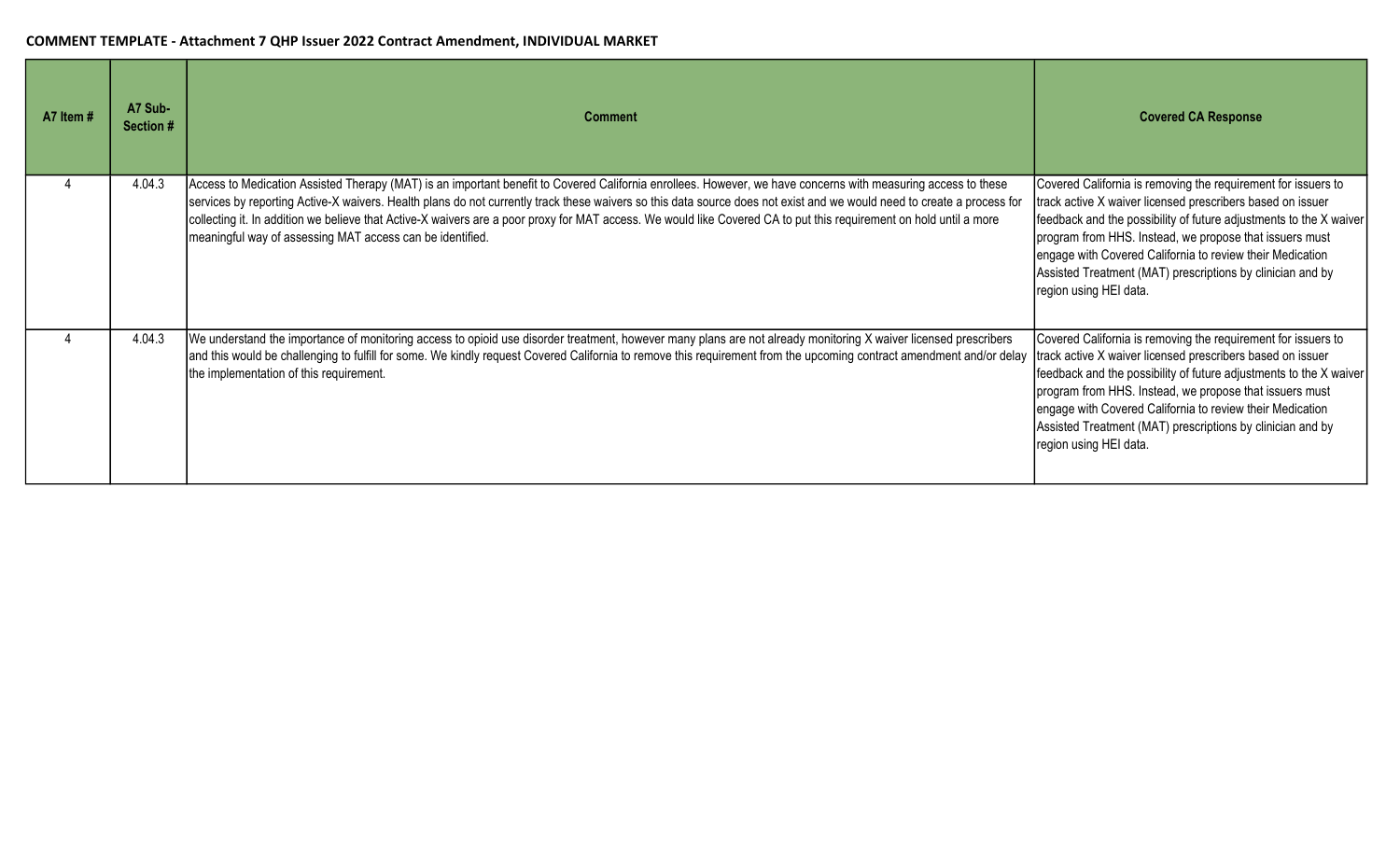| A7 Item # | A7 Sub-<br>Section # | <b>Comment</b>                                                                                                                                                                                                                                                                                                                                                                                                                                                                                                                                                                                                                                                                                                            | <b>Covered CA Response</b>                                                                                                                                                                                                                                                                                                                                                                                                                                                                                                                                                                                                                                                                                                                                                                                                                                                                                                                                                                                                                                                                                                         |
|-----------|----------------------|---------------------------------------------------------------------------------------------------------------------------------------------------------------------------------------------------------------------------------------------------------------------------------------------------------------------------------------------------------------------------------------------------------------------------------------------------------------------------------------------------------------------------------------------------------------------------------------------------------------------------------------------------------------------------------------------------------------------------|------------------------------------------------------------------------------------------------------------------------------------------------------------------------------------------------------------------------------------------------------------------------------------------------------------------------------------------------------------------------------------------------------------------------------------------------------------------------------------------------------------------------------------------------------------------------------------------------------------------------------------------------------------------------------------------------------------------------------------------------------------------------------------------------------------------------------------------------------------------------------------------------------------------------------------------------------------------------------------------------------------------------------------------------------------------------------------------------------------------------------------|
| Δ         | 4.04.3               | We fully support the contractual requirement to measure and report the number of active X waiver licensed prescribers in the plans' networks given the importance of<br>ensuring that more in-network providers are able to prescribe buprenorphine for substance use disorders. However, we recommend that Covered California go even<br>further and require insurers to measure and report the number of enrollees accessing buprenorphine prescriptions on an annual basis. In addition, plans should also be<br>able to report the number of enrollees accessing either methadone or buprenorphine through Narcotic Treatment Programs in order to evaluate trends in substance<br>and opioid use disorder treatment. | Covered California is removing the requirement for issuers to<br>track active X waiver licensed prescribers based on issuer<br>feedback and the possibility of future adjustments to the X waiver<br>program from HHS. Instead, we propose that issuers must<br>engage with Covered California to review their Medication<br>Assisted Treatment (MAT) prescriptions by clinician and by<br>region using HEI data.<br>Covered California intends to track the use of bupenorphine<br>presciptions using the measure, Use of Pharmacotherapy for<br>Opioid Use Disorder (NQF #3400). The measure indicates the<br>percentage of members ages 18-64 with an opioid use disorder<br>who filled a prescription for or were administered or dispensed<br>an FDA-approved medication for the disorder during the<br>measure year. The measure will report any medications used in<br>medication-assisted treatment of opioid dependence and<br>addiction and four separate rates representing the following<br>types of FDA-approved drug products: buprenorphine; oral<br>naltrexone; long-acting, injectable naltrexone; and methadone. |
| 6         | 6.01                 | Complex Enrollee Engagement: We appreciate Covered California's emphasis on engaging complex enrollees. We would appreciate more details on how Covered<br>California is defining "Complex Enrollee" for this purpose.                                                                                                                                                                                                                                                                                                                                                                                                                                                                                                    | The Complex Enrollee Engagement requirement supplements<br>the Population Health Management Plan submission requirement<br>in Article 2. As part of their Population Health Management Plan,<br>issuers are to stratify their Covered California population into<br>subsets; Complex Enrollees being one of the subsets. At this<br>time, the definition of "Complex Enrollee" is dependent on the<br>stratification an issuer develops.                                                                                                                                                                                                                                                                                                                                                                                                                                                                                                                                                                                                                                                                                           |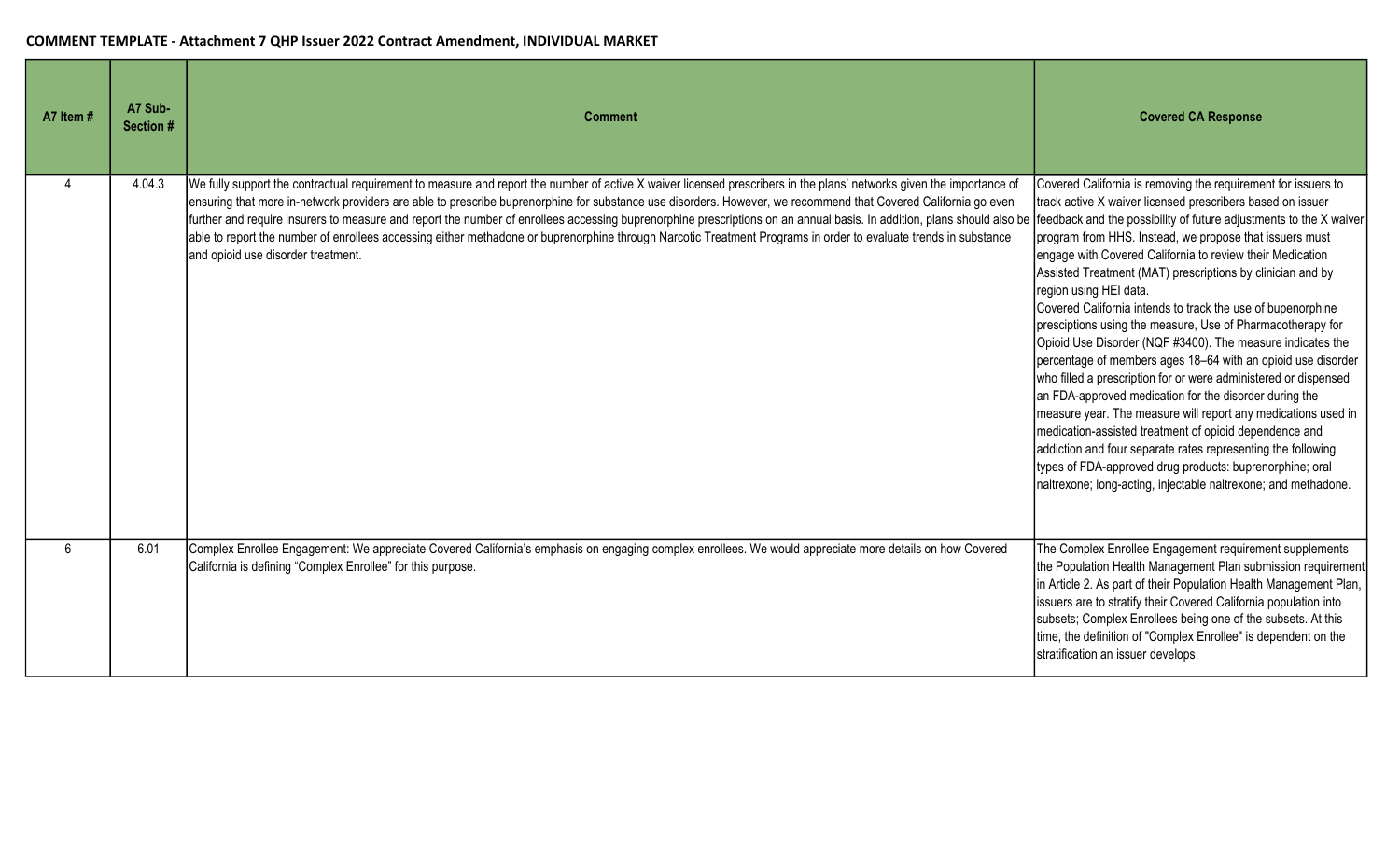| A7 Item # | A7 Sub-<br>Section # | <b>Comment</b>                                                                                                                                                                                                                                                                                                                                                                                                                                                                                                                                                                                                                                                                                                                                                                                                                                                                                                                                                                                                                                                                                                                                                                                                                                                                                                                                                                                                                                                                                                                                                                                                                                                                                                                                                                                                                                                                                                                                                                                                                                                                                                                                        | <b>Covered CA Response</b>                                                                                                                                                                                                                                                                                                                      |
|-----------|----------------------|-------------------------------------------------------------------------------------------------------------------------------------------------------------------------------------------------------------------------------------------------------------------------------------------------------------------------------------------------------------------------------------------------------------------------------------------------------------------------------------------------------------------------------------------------------------------------------------------------------------------------------------------------------------------------------------------------------------------------------------------------------------------------------------------------------------------------------------------------------------------------------------------------------------------------------------------------------------------------------------------------------------------------------------------------------------------------------------------------------------------------------------------------------------------------------------------------------------------------------------------------------------------------------------------------------------------------------------------------------------------------------------------------------------------------------------------------------------------------------------------------------------------------------------------------------------------------------------------------------------------------------------------------------------------------------------------------------------------------------------------------------------------------------------------------------------------------------------------------------------------------------------------------------------------------------------------------------------------------------------------------------------------------------------------------------------------------------------------------------------------------------------------------------|-------------------------------------------------------------------------------------------------------------------------------------------------------------------------------------------------------------------------------------------------------------------------------------------------------------------------------------------------|
| ĥ         | 6.03.2               | [Organization] supports the requirements for increased monitoring and enforcement of Admission, Discharge, Transfer (ADT) events by enrollees. QHPs should be<br>required to implement health information technology (HIT) to support population health principles, integrated care and care coordination across the delivery system. We requirement. At this time, our goal is to align with C<br>believe the development and funding of this HIT infrastructure is key to the success of Covered California, and would request that Covered California provide more<br>specific information in future stakeholder meetings and written documents as to how it will be built and fund interoperable health information technology and health<br>information exchange infrastructure.                                                                                                                                                                                                                                                                                                                                                                                                                                                                                                                                                                                                                                                                                                                                                                                                                                                                                                                                                                                                                                                                                                                                                                                                                                                                                                                                                                 | Covered California is excited to hear your support regarding this<br>a wide range of resources that provides more information on how<br>the HIT infrastructure should be built out. We will ensure issuers<br>have access to these resources. CMS Resource:<br>https://www.cms.gov/Regulations-and-<br>Guidance/Guidance/Interoperability/index |
|           | 7.02.1               | [Organization] supports improving access to complete patient data, including for primary care clinicians. [Organization] recognizes the importance of and fully supports<br>the secure exchange of data among providers to reduce costs, improve quality of care, and reduce administrative burdens. Data should follow the patient and should<br>be available to any appropriate provider at the point of care. Secure and robust data exchange, however, cannot be achieved without sufficient funding for necessary<br>technology infrastructure and training. In addition, [Organization] urges Covered California to ensure that data collection obligations are not passed down to individual<br>providers without the appropriate considerations of cost and administrative burdens.<br>Technologically and financially, physician practices, hospitals, and clinics in California range from large and sophisticated systems to small, strained offices and<br>facilities. Under any statewide policy requiring stakeholders to meaningfully share health information, it is reasonable for certain providers with limited infrastructure and<br>means—such as independent physicians, rural hospitals, and safety-net clinics—to expect public subsidies and incentives to help defray the costs of participation.<br>Moreover, other states' efforts to advance health information sharing through both strong requirements and funding have seen success. Covered California contracts<br>should require health plans to offer financial incentives to help smaller network providers achieve data-sharing and help defray costs for certain onboarding and<br>maintenance activities associated with sharing through HIN/HIEs, such as EHR integration and contract renegotiation fees.<br>Additionally, it is critically important that Contractors use standard processes for encounter data exchange with contracted providers. [Organization] encourages<br>Covered California to ensure that ANSI-accredited standards are adopted to facilitate the exchange, integration, sharing, and retrieval of electronic health information. | We will consider these recommendations for the 2023-2025<br>Attachment 7 Refresh.                                                                                                                                                                                                                                                               |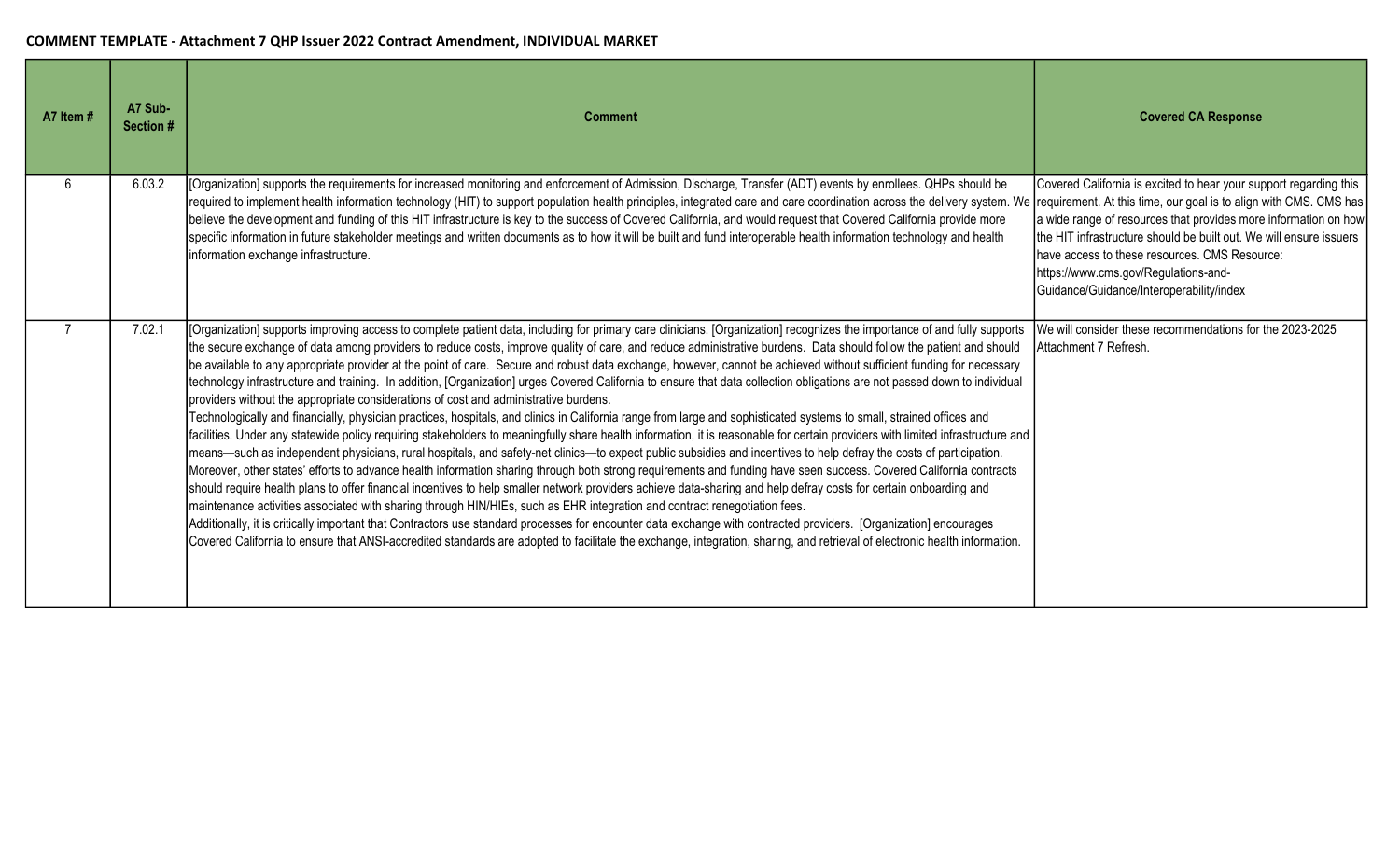| A7 Item # | A7 Sub-<br>Section # | <b>Comment</b>                                                                                                                                                                                                                                                                                                                                                                                                                                                                                                                                                                                                                                                                                                                                                                                                                                                                                                                                                                                                                                                                                                                                                                                                                                                                                                                                                                                                                                                                                                                                                                                                                                                                                                                                                                                                                                                                                                                                                                                                                                                                                                                                                                                                                                                                                                                                                                                                                                                                                                                                                                                                                                                                                                                                                                                                                                                                                                                                                                                                                                                                                                | <b>Covered CA Response</b>                                                                                                                                                                                                                                                                                                                                                                                                                                                                                                                                                                                                                                                             |
|-----------|----------------------|---------------------------------------------------------------------------------------------------------------------------------------------------------------------------------------------------------------------------------------------------------------------------------------------------------------------------------------------------------------------------------------------------------------------------------------------------------------------------------------------------------------------------------------------------------------------------------------------------------------------------------------------------------------------------------------------------------------------------------------------------------------------------------------------------------------------------------------------------------------------------------------------------------------------------------------------------------------------------------------------------------------------------------------------------------------------------------------------------------------------------------------------------------------------------------------------------------------------------------------------------------------------------------------------------------------------------------------------------------------------------------------------------------------------------------------------------------------------------------------------------------------------------------------------------------------------------------------------------------------------------------------------------------------------------------------------------------------------------------------------------------------------------------------------------------------------------------------------------------------------------------------------------------------------------------------------------------------------------------------------------------------------------------------------------------------------------------------------------------------------------------------------------------------------------------------------------------------------------------------------------------------------------------------------------------------------------------------------------------------------------------------------------------------------------------------------------------------------------------------------------------------------------------------------------------------------------------------------------------------------------------------------------------------------------------------------------------------------------------------------------------------------------------------------------------------------------------------------------------------------------------------------------------------------------------------------------------------------------------------------------------------------------------------------------------------------------------------------------------------|----------------------------------------------------------------------------------------------------------------------------------------------------------------------------------------------------------------------------------------------------------------------------------------------------------------------------------------------------------------------------------------------------------------------------------------------------------------------------------------------------------------------------------------------------------------------------------------------------------------------------------------------------------------------------------------|
|           | 7.02.2               | [Organization] appreciates that Covered California is encouraging its Contractors to provide support to primary care practices to improve the quality of care. As part of<br>provider-level coaching or quality improvement efforts, [Organization] urges Covered California to encourage QHPs to provide physicians with financial resources to<br>coordinate care so that these resources can be used for population health management tools, care coordinators, participation in health information exchanges,<br>electronic health record systems, telehealth platforms, tools for quality reporting, practice coaching for front-line staff, targeted care management resources, and any<br>other tools to facilitate coordinating care. In addition, improving interoperability of electronic health records and developing health information exchanges will promote<br>clinical integration without financial consolidation. It is no longer the case that only large, integrated delivery models are able to implement the necessary systems to be<br>successful under the new delivery and payment models. Developments in information technology allow independent practices to work in a coordinated way so to avoid<br>consolidation and to promote competition. [Organization] supports the requirement that annual application for certification include the quality improvement support and<br>technical assistance being provided by the Contractor or other organization to implement or strengthen advanced primary care models.                                                                                                                                                                                                                                                                                                                                                                                                                                                                                                                                                                                                                                                                                                                                                                                                                                                                                                                                                                                                                                                                                                                                                                                                                                                                                                                                                                                                                                                                                                                                                           | Thank you for your feedback. We will consider these<br>recommendations for the 2023-2025 Attachment 7 Refresh.                                                                                                                                                                                                                                                                                                                                                                                                                                                                                                                                                                         |
|           | 7.03                 | While [Organization] shares Covered California's goals of improving quality, we continue to be concerned that requirements to report additional measures may increase<br>administrative burdens on providers without improving care. If quality measures do not align among all payors, physicians are required to report multiple quality<br>measures in different ways to different entities. This imposes significant burdens on physician practices and impedes comprehensive improvement in overall quality of<br>care. A recent study indicates physicians and their staff can spend upwards of 15 hours per week dealing with various quality measures with different payors. The<br>physician time alone spent dealing with quality programs is estimated to be enough time to care for approximately nine additional patients and the staff time spent is<br>incredibly costly to practices. [Organization] recommends that the quality measures required to be reported not be overly burdensome, focus on patient outcomes<br>rather than process, and is consistent with measures used by payors outside of Covered California. Establishing a physician-approved, standardized, and evidence-<br>based set of core quality measures and reporting requirements that can be automatically extracted from electronic health records would reduce the need for providers<br>and their staff to manually extract and manipulate data measures according to the individual specifications of each entity requiring quality data reporting. This would<br>reduce repetitive procedures; encourage collaboration between providers and data collection entities; and allow for quality data to be compared across providers and<br>plans. Quality measures should also be updated regularly or when new evidence is developed. When new quality measures are adopted others should also be<br>sunset.<br>The quality performance standards tied to value-based payment models must be physician specialty-validated clinical measures; include a sufficient number of patients<br>to produce statistically valid quality information; use an appropriate attribution methodo+F10logy and risk adjustment; and physicians must have the right and ability to<br>appeal inaccurate quality reports and have them corrected. Moreover, in order to maximize improved patient outcomes, there must also be timely notification and<br>feedback provided to physicians regarding the quality measures and results. Risk adjustments need to consider differences in geographic practice costs and patient<br>risk factors, such as socioeconomic and health status, and physicians should only be responsible for costs they can control.<br>[Organization] strongly supports using existing sources of data when evaluating physician practices and that any assessment of the proposed measures be done<br>through existing encounter data. [Organization] also strongly opposes any measures that require increased manual review of medical records by physicians, their staff,<br>or external auditors. | Covered California is collaborating with the California Quality<br>Collaborative, IHA, and other purchasers in the development of<br>the primary care measure set to ensure that it is as aligned as<br>possible with other measure sets currently in use. We agree that<br>the measure set should not be overly burdensome, focus on<br>patient outcomes rather than process, and be consistent with<br>measures used by other purchasers.<br>Covered California looks forward to engaging [Organization] in<br>future conversations regarding the development and<br>implementation of the measure set to assess the prevalence of<br>high-quality, advanced primary care practices. |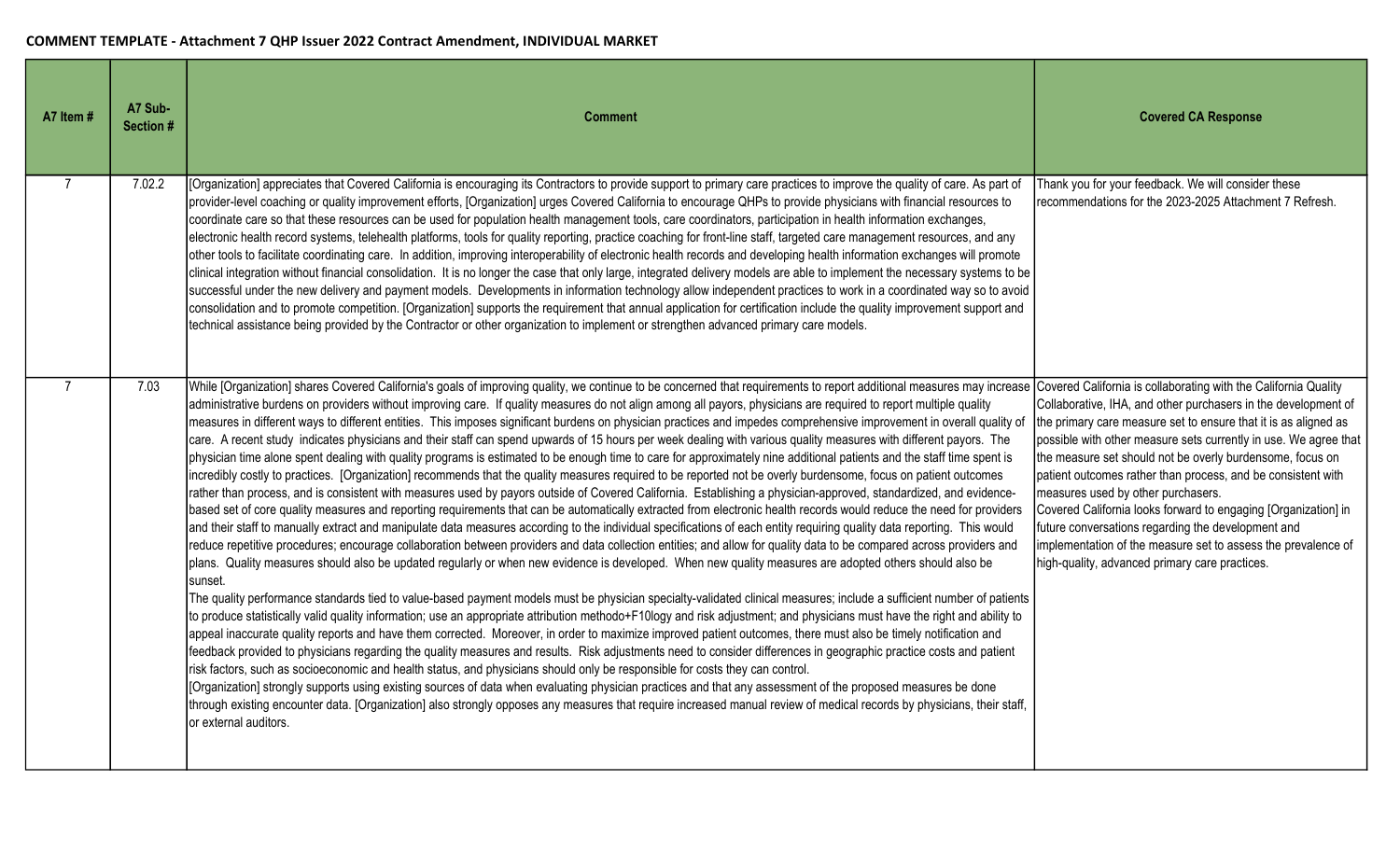| A7 Item # | A7 Sub-<br>Section # | <b>Comment</b>                                                                                                                                                                                                                                                                                                                                                                                                                                                                                                                                                                                                                                                                                                                                                                                                                                                                                                                                                                                                                                                                                                                                                                                                                                                                                                                                                                                                                                                                                                                                                                                                                                                                                                                                                                                              | <b>Covered CA Response</b>                                                                                                                            |
|-----------|----------------------|-------------------------------------------------------------------------------------------------------------------------------------------------------------------------------------------------------------------------------------------------------------------------------------------------------------------------------------------------------------------------------------------------------------------------------------------------------------------------------------------------------------------------------------------------------------------------------------------------------------------------------------------------------------------------------------------------------------------------------------------------------------------------------------------------------------------------------------------------------------------------------------------------------------------------------------------------------------------------------------------------------------------------------------------------------------------------------------------------------------------------------------------------------------------------------------------------------------------------------------------------------------------------------------------------------------------------------------------------------------------------------------------------------------------------------------------------------------------------------------------------------------------------------------------------------------------------------------------------------------------------------------------------------------------------------------------------------------------------------------------------------------------------------------------------------------|-------------------------------------------------------------------------------------------------------------------------------------------------------|
|           | 7.04.03              | While [Organization] recognizes the important role of alternative payment models, these models also must be physician-led. To support coordinated care as well as<br>management of preventive services and chronic conditions, payment models must include additional incentive payments to physicians for providing preventive services we can enhance our primary care payment requirements for t<br>management, diagnosis coordination and treatment planning, and continued management of chronic conditions. Payments should cover physician administrative costs 2023-2025 Attachment 7 Refresh.<br>related to participating in any payment models. Finally, QHPs should be encouraged to reward practices that demonstrate that they are delivering high quality, efficient,<br>and accessible care to patients. For example, the current Comprehensive Primary Care Plus model is an excellent program that makes monthly stratified-risk<br>payments with additional performance payments. Other physician organizations have proposed physician team payments for episodes of care. Covered California<br>may also want to consider the innovative alternative approaches recommended by the CMS Physician-Focused Payment Model Technical Advisory Committee<br>(PTAC), that are based on the direct provider contracting approach. Models should work for specialists, as well as primary care physicians and independent practices.<br>It is also not necessary to require physicians to accept financial risk in all payment models in order to reduce costs. If physicians want to voluntarily accept appropriate<br>financial risk, the levels of mandated downside financial risk should not discourage physician participation and should not unintentionally drive market consolidation. | Thank you for your feedback. Covered California will explore how                                                                                      |
|           | 7.04.3               | We support Covered California's contract requirements tying a percentage at-risk payment to the number and percent of primary care clinicians paid through the HCP<br>LAN APM categories of population-based payment (Category 4) and alternative payment models built on a fee for service structure such as shared savings (Category<br>3) each year. Covered California's data shows that the number of Covered California enrollees cared for by Primary Care Medical Home (PCMH) recognized practices<br>increased from 25% to 40% between 2016 and 2018, and from 3% to 11% when [Health Plan] is excluded.1 Given the relatively low percentage of enrollees cared for<br>by PCMHs in non-[Health Plan] plans and the steady progress towards the adoption of PCMHs, we support Covered California in its efforts to encourage payment<br>reforms in this area. We appreciate the additional specificity around Covered California contract expectations with respect to minimum thresholds under HCP LAN APM<br>category 3 or 4. Community health centers, including federally qualified health centers as well as free and low-cost community clinics, are already providing fully<br>integrated services and could potentially help plans meet higher benchmark goals.                                                                                                                                                                                                                                                                                                                                                                                                                                                                                                                            | Thank you.                                                                                                                                            |
| 8         | 8                    | Promotion of Integrated Delivery Systems (IDS) and Accountable Care Organizations (ACOs):<br>We are supportive of Covered California's efforts to encourage a greater proportion of plans to move towards value based payment, including alternative payment<br>models such as ACOs. Given the wide variation in types of ACO payment models, we appreciate the greater specificity in the contract of the arrangements Covered CA<br>hopes to reward.                                                                                                                                                                                                                                                                                                                                                                                                                                                                                                                                                                                                                                                                                                                                                                                                                                                                                                                                                                                                                                                                                                                                                                                                                                                                                                                                                      | Thank you.                                                                                                                                            |
| 8         | 8.01                 | Suggesting incorporation of language to look beyond the label of ACO/IDS to clarify that plans can work with Covered CA to establish other forms of Integrated<br>Delivery Systems that achieve similar ends by a different path.                                                                                                                                                                                                                                                                                                                                                                                                                                                                                                                                                                                                                                                                                                                                                                                                                                                                                                                                                                                                                                                                                                                                                                                                                                                                                                                                                                                                                                                                                                                                                                           | Covered California will consider if there is broader language we<br>can use to reflect integrated, coordinated systems of care in<br>2023 and beyond. |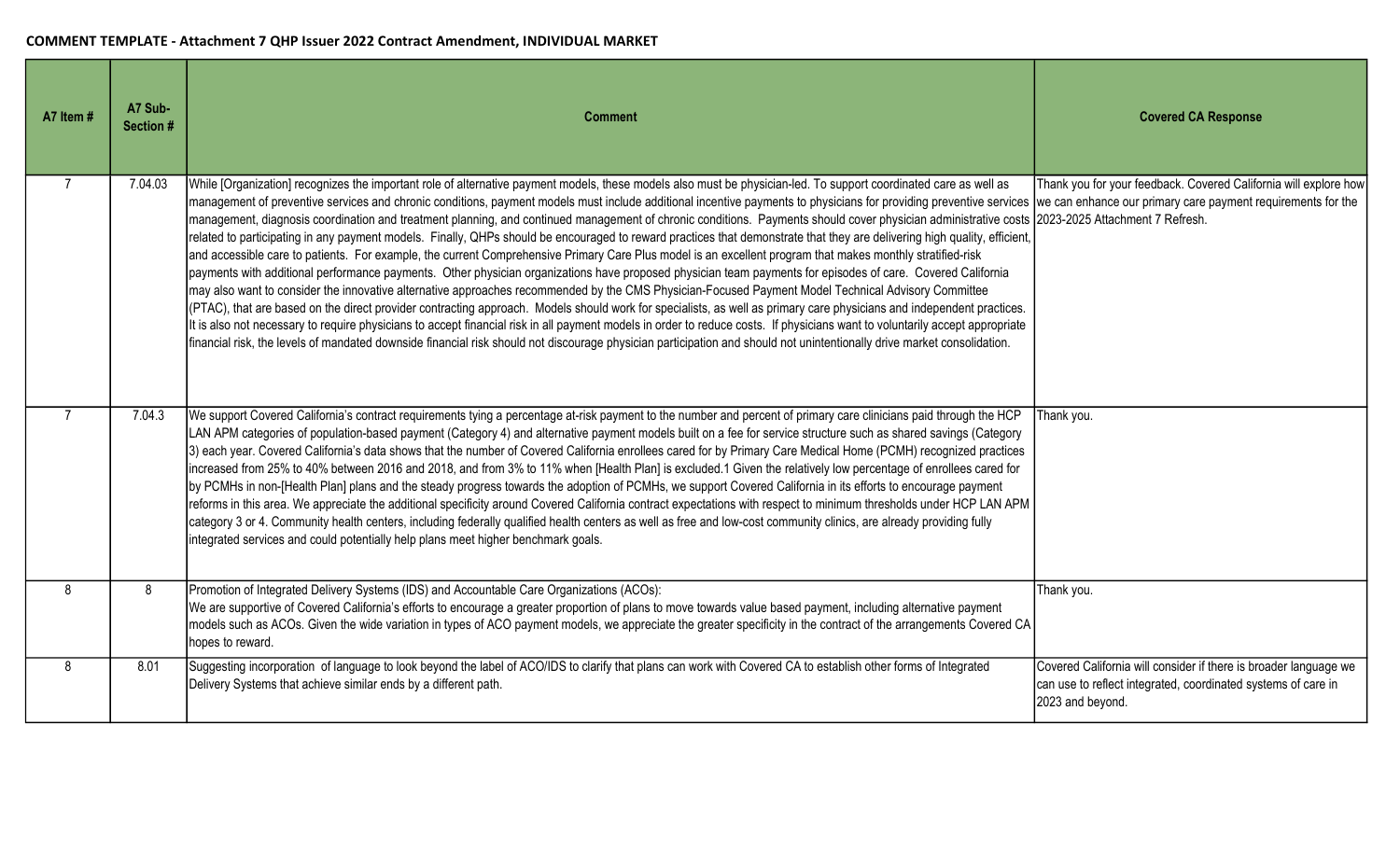| A7 Item # | A7 Sub-<br>Section # | <b>Comment</b>                                                                                                                                                                                                                                                                                                                                                                                                                                                                                                                                                                                                                                                                                                                                                                                                                                                                                                                                                                                                                                                                                                                                                                                                                                                                                                                                                                                                                                                                                                                                                                                                                                                                                                                                                                                                                                                                                                                                                                                                                                                                                                                                                                                                                                                                                                                                                                                                                                                                                                                                                                                                                                                                                                                                                                                                                                                                                                                                                                                                                                                                                                                                                                                                                                                                                                                                                                                                                                                                                                                                                                                                                                                                                                                                                                                                                                                                                                                                                                                                                                                                     | <b>Covered CA Response</b>                                                                                                                                                                                                                                                                                                                                                                                                                                                                                                                                                                            |
|-----------|----------------------|------------------------------------------------------------------------------------------------------------------------------------------------------------------------------------------------------------------------------------------------------------------------------------------------------------------------------------------------------------------------------------------------------------------------------------------------------------------------------------------------------------------------------------------------------------------------------------------------------------------------------------------------------------------------------------------------------------------------------------------------------------------------------------------------------------------------------------------------------------------------------------------------------------------------------------------------------------------------------------------------------------------------------------------------------------------------------------------------------------------------------------------------------------------------------------------------------------------------------------------------------------------------------------------------------------------------------------------------------------------------------------------------------------------------------------------------------------------------------------------------------------------------------------------------------------------------------------------------------------------------------------------------------------------------------------------------------------------------------------------------------------------------------------------------------------------------------------------------------------------------------------------------------------------------------------------------------------------------------------------------------------------------------------------------------------------------------------------------------------------------------------------------------------------------------------------------------------------------------------------------------------------------------------------------------------------------------------------------------------------------------------------------------------------------------------------------------------------------------------------------------------------------------------------------------------------------------------------------------------------------------------------------------------------------------------------------------------------------------------------------------------------------------------------------------------------------------------------------------------------------------------------------------------------------------------------------------------------------------------------------------------------------------------------------------------------------------------------------------------------------------------------------------------------------------------------------------------------------------------------------------------------------------------------------------------------------------------------------------------------------------------------------------------------------------------------------------------------------------------------------------------------------------------------------------------------------------------------------------------------------------------------------------------------------------------------------------------------------------------------------------------------------------------------------------------------------------------------------------------------------------------------------------------------------------------------------------------------------------------------------------------------------------------------------------------------------------------|-------------------------------------------------------------------------------------------------------------------------------------------------------------------------------------------------------------------------------------------------------------------------------------------------------------------------------------------------------------------------------------------------------------------------------------------------------------------------------------------------------------------------------------------------------------------------------------------------------|
| R         | 8.01<br>8.02         | Given that Covered California, along with other purchasers, place great importance on the adoption and expansion of integrated, coordinated and accountable systems of care, [Organization] urges<br>Covered California to align the definitions and criteria for IHMs and ACOs among payors and purchasers. These models and organizations take many different forms, which makes it difficult to<br>determine which models and organizations Covered California and other purchasers are trying to be adopt and expand.<br>Moreover, in further promoting ACOs, [Organization] urges Covered California to ensure that ACOs and other coordinated systems are physician-led and encourage an environment of collaboration<br>among physicians. Physician-led ACOs have been found to be more likely to have comprehensive care management programs and advanced IT capabilities, measure and report financial and<br>quality performance at the physician level, and provide meaningful and timely feedback to physicians. Resources, however, must be provided to physicians in independent practices who may want<br>to remain independent but otherwise clinically integrate and collaborate with other physicians for purposes of participating in ACOs or other coordinated systems. This would help prevent these<br>physicians from being driven to join larger practices and align with hospitals that have the resources to take on mounting administrative tasks and to invest in tools that support integrated care and<br>value-based payments. Finally, given that interoperable health information technology and electronic health record systems are key to the success of ACOs, QHPs need to ensure that systems are<br>interoperable to allow physicians to effectively communicate and coordinate care and report on quality.<br>Quality performance standards established by ACOs and other value-based payment models must be physician specialty-validated clinical measures; include a sufficient number of patients to<br>produce statistically valid quality information; use an appropriate attribution methodology and risk adjustment; and physicians must have the right and ability to appeal inaccurate quality reports and<br>have them corrected. Moreover, in order to maximize improved patient outcomes, there must be timely notification and feedback provided to physicians regarding the quality measures and results.<br>Risk adjustments need to take into consideration differences in geographic practice costs and patient risk factors, such as socioeconomic and health status.<br>[Organization] would like to bring to Covered California's attention the potential effect of the Department of Managed Health Care's licensing regulations that clarify which health care entities that<br>assume global risk are required to obtain a Knox-Keene license. The regulations require entities that assume global risk - that is, those entities that accept "a prepaid or periodic charge from or on<br>behalf of enrollees in return for the assumption of both professional and institutional risk"- to obtain a license. [Organization] is concerned that these regulations may have a chilling effect on<br>delivery system and payment innovations that lead to higher quality care and lower costs. The regulations define "prepaid or periodic charge" to include a "percentage of savings or losses in which<br>the entity shares," which have the potential to include parties to a host of value-based contracting arrangements. While the regulations contain provisions allowing the Director to grant exemptions to<br>the licensure requirements, [Organization] is concerned that many practices interested in pursuing value-based contracts geared toward improving healthcare quality and reducing costs will be<br>disincentivized from doing so given this new regulatory burden. There needs to be a balance between oversight of risk-based contracts with the need for innovation in healthcare delivery. | Covered California will continue to look to align the definition of<br>an ACO with other purchasers. We are aiming to better<br>understand the variation in ACO types through the use of the<br>IHA Commercial ACO measure set and developing a registry<br>of characteristics of ACO models so we can compare<br>performance on the measure set against the characteristics of<br>the models. We recognize that physician-led ACOs with two-<br>sided risk contracts are associated with greater savings and<br>improved quality results as noted in the HMA evidence review<br>shared in July 2019. |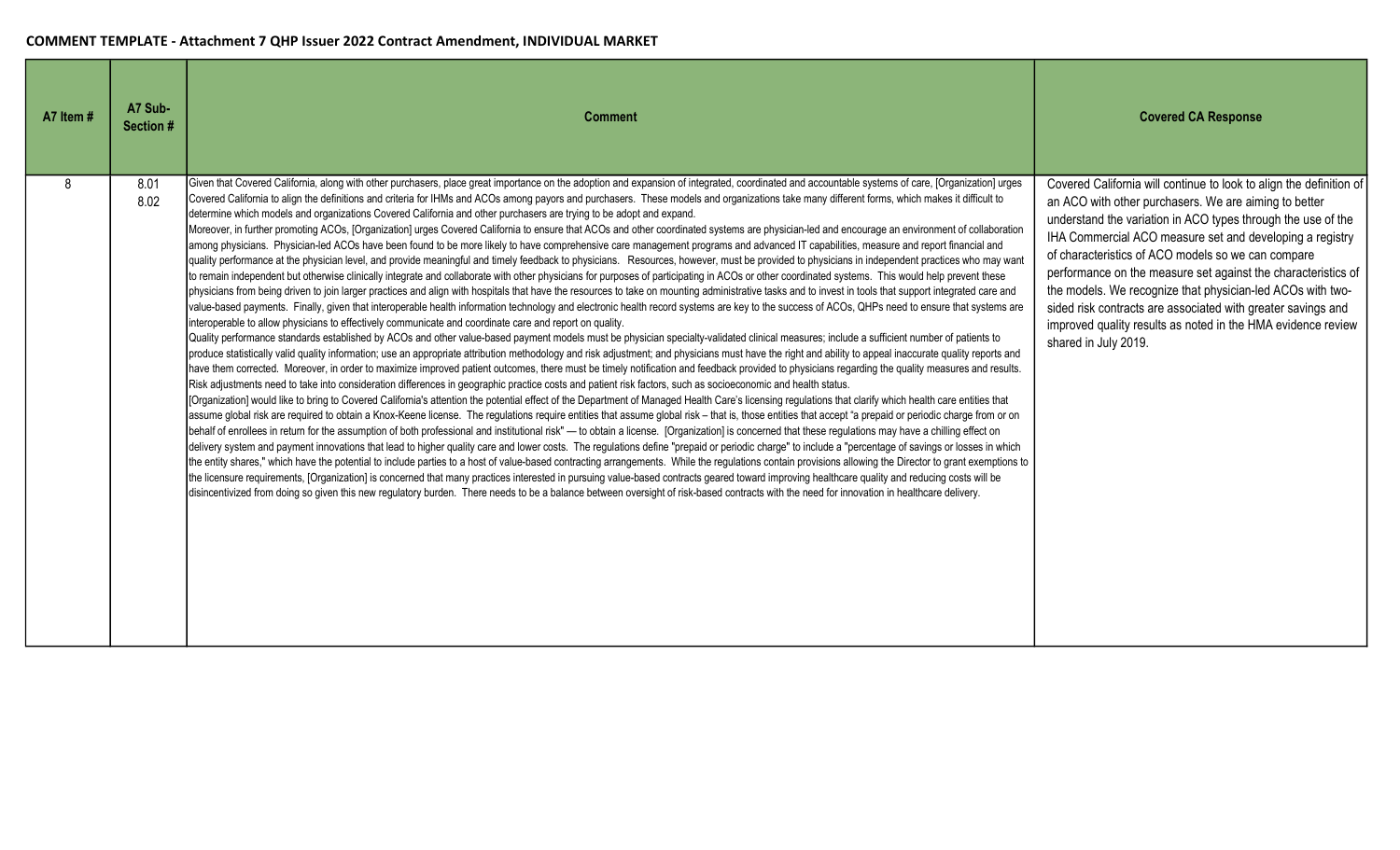| A7 Item # | A7 Sub-<br>Section # | <b>Comment</b>                                                                                                                                                                                                                                                                                                                                                                                                                                                                                                                                                                                                                                                                                                                                                                                                                                                                                                                                                                                                                                                                                                                                                                                                                                                                                                                                                                                                                                                                                                                                                                                                                                                                                                                                                                                                                                                                                                                                                                                                                                                                                                                                                                                                                                                                                                                                                                                                                                                                                                                                                                                                                                                                                                                                                                                                                                                                                                                                                                                                                                                                                                                                                                                                                                                                                                                                                                                                                                                                                                                                                        | <b>Covered CA Response</b>                                                                                                                                                                                                                                                                                                                                                                            |
|-----------|----------------------|-----------------------------------------------------------------------------------------------------------------------------------------------------------------------------------------------------------------------------------------------------------------------------------------------------------------------------------------------------------------------------------------------------------------------------------------------------------------------------------------------------------------------------------------------------------------------------------------------------------------------------------------------------------------------------------------------------------------------------------------------------------------------------------------------------------------------------------------------------------------------------------------------------------------------------------------------------------------------------------------------------------------------------------------------------------------------------------------------------------------------------------------------------------------------------------------------------------------------------------------------------------------------------------------------------------------------------------------------------------------------------------------------------------------------------------------------------------------------------------------------------------------------------------------------------------------------------------------------------------------------------------------------------------------------------------------------------------------------------------------------------------------------------------------------------------------------------------------------------------------------------------------------------------------------------------------------------------------------------------------------------------------------------------------------------------------------------------------------------------------------------------------------------------------------------------------------------------------------------------------------------------------------------------------------------------------------------------------------------------------------------------------------------------------------------------------------------------------------------------------------------------------------------------------------------------------------------------------------------------------------------------------------------------------------------------------------------------------------------------------------------------------------------------------------------------------------------------------------------------------------------------------------------------------------------------------------------------------------------------------------------------------------------------------------------------------------------------------------------------------------------------------------------------------------------------------------------------------------------------------------------------------------------------------------------------------------------------------------------------------------------------------------------------------------------------------------------------------------------------------------------------------------------------------------------------------------|-------------------------------------------------------------------------------------------------------------------------------------------------------------------------------------------------------------------------------------------------------------------------------------------------------------------------------------------------------------------------------------------------------|
| 9         | 9                    | Networks Based on Value:<br>We recognize that Covered California is shifting focus from requiring the exclusion of poor performing hospitals. We ask that plans provide information that can be<br>made public, on why poor performing hospitals continue to be included, such as lack of geographic access or serving specific populations.<br>We appreciate the inclusion of unit price range and trends and ask that this information be made public. We note that the federal No Surprises Act enacted in the last<br>Congress (and signed by the prior President on December 27) prohibits "gag clauses" that shield information about prices and quality from public disclosure. Making<br>public information on unit price ranges and trends is consistent with this.                                                                                                                                                                                                                                                                                                                                                                                                                                                                                                                                                                                                                                                                                                                                                                                                                                                                                                                                                                                                                                                                                                                                                                                                                                                                                                                                                                                                                                                                                                                                                                                                                                                                                                                                                                                                                                                                                                                                                                                                                                                                                                                                                                                                                                                                                                                                                                                                                                                                                                                                                                                                                                                                                                                                                                                          | Covered California will continue to collect the rationale and<br>criteria for inclusion of hospitals with multiple signals of poor<br>performance on cost, safety, and quality and may release this<br>information publicly.<br>Covered California will publicly report on cost reduction<br>measures through AB 929 reporting. We are currently<br>determining what will be reported through AB 929. |
| 9         | 9.03                 | [Organization] supports patients having access to networks that are based on high quality and efficient providers. However, Covered California must balance this with<br>timely access to care and accurate quality measurements. When QHPs measure and analyze physician quality, it is important that the data used be accurate and valid.<br>The accuracy of physician quality ratings depends greatly on data collection methods, the source of the data, the metrics and analytic protocols used, the ability of<br>subject physicians to review and correct errors, and the disclosures that accompany any ratings reports. Common sources of error include patient attribution, risk-<br>adjustment including for social determinants of health, measurement gaps, and completeness and quality of the data. Rating physicians without taking into account<br>these factors may lead to a disincentive to care for complex cases and the hardest to treat. [Organization] appreciates that Covered California will work with physicians<br>on provider quality measures. Hearing directly from physicians about past reporting and measurement issues, as well as barriers to effectively using the data, would be<br>beneficial for Covered California and QHPs.<br>Publicly rating or tiering of physicians given the high likelihood of inaccurate and invalid data is problematic and poses risks for both physicians and patients. Until such<br>time that all the problems are corrected and the accuracy and validity of the information is ensured, [Organization] urges Covered California to not proceed with publicly<br>rating or tiering physicians. While we believe that data-driven improvement must be a cornerstone of any physician practice, we do not believe that public reporting<br>based on these data is an appropriate way to accomplish such improvement. Rather, to promote quality care, [Organization] supports Covered California requiring<br>QHPs to report to Covered California how QHPs are engaging with physicians to improve performance using methods such as implementing alternative payment<br>models including population-based payments.<br>Another important issue for Covered California to consider is the administrative burden placed on physicians to correct their data. Our members have estimated they<br>could devote a significant amount of time for this purpose. While making the data available for review is important, the already overwhelming complexities of complying<br>with administrative responsibilities in the average practice must be taken into consideration. Requiring physician practices to allocate even more uncompensated time<br>to correct problems they did not create is unfair. Their time would be better spent providing patient care, especially during the pandemic. We would note that pandemic<br>continues to have a significant financial impact on the viability of physician practices, with a recent [Organization] survey finding that 87% of physician practices are still<br>worried about their financial health. Even with 8 out of 10 practices now utilizing telehealth, patient volume and revenue is still down by one-third, with 25% of practices<br>still experiencing revenue declines of 50% or greater. Accordingly, [Organization] hopes we can work with Covered California and QHPs to explore ways for physicians<br>to review and correct the data that would not create an additional administrative burden on the physician practice. | Covered California recognizes that there is not a good industry<br>standard for measuring the quality of individual physicians. We<br>will continue to collaborate with issuers, providers, and other<br>stakeholders to determine how to assess quality data on the<br>individual physician level.                                                                                                   |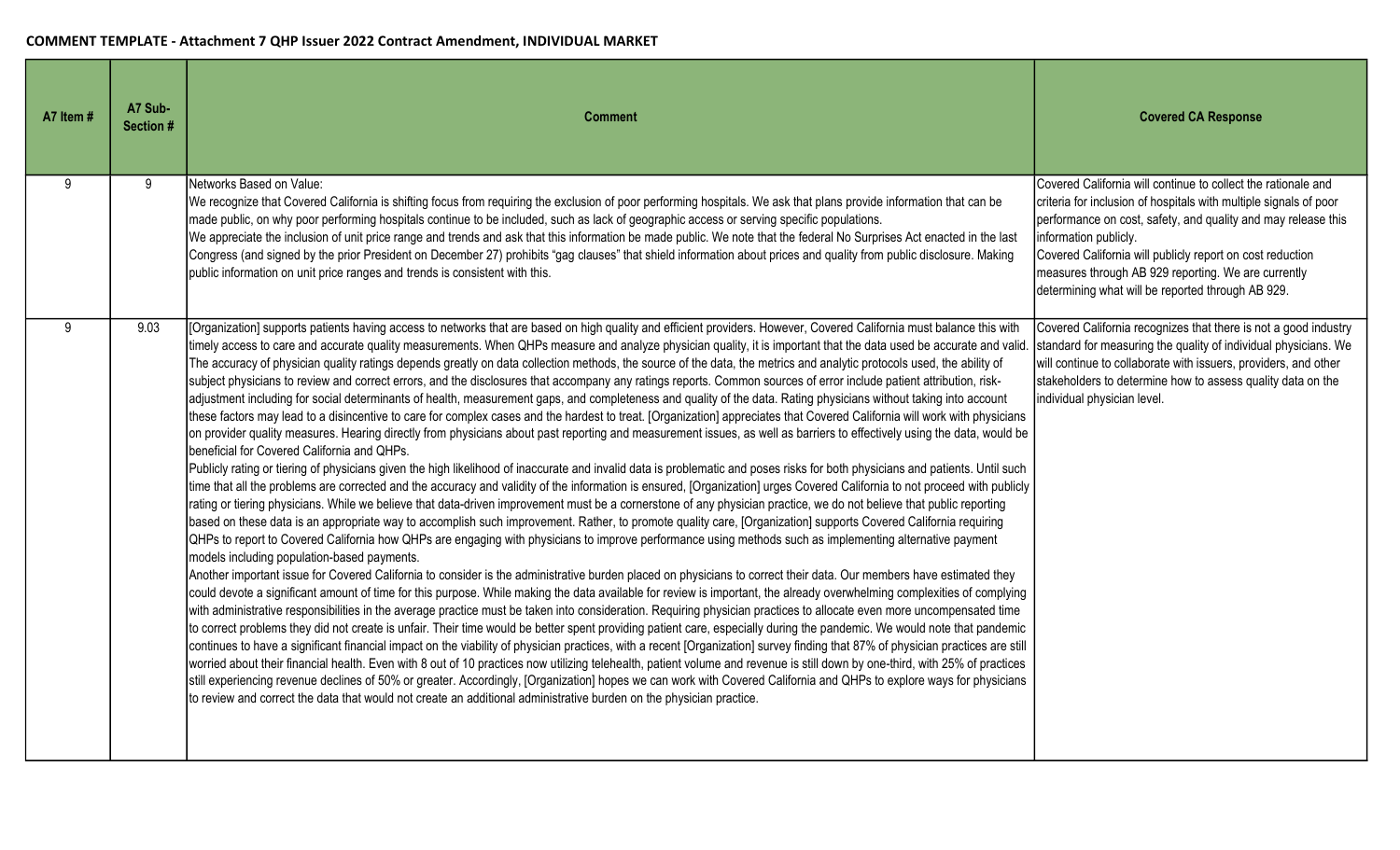| A7 Item #       | A7 Sub-<br>Section # | <b>Comment</b>                                                                                                                                                                                                                                                                                                                                                                                                                                                                                                                                                                                                                                                                                                                                                                                                                                                                                                                                                                                                                                                                                                                                                                                                                                                                                                                                                                                                                                                                                                                                                                                                                                                                                                                                                                                                                                                                                                                                                                                                                                                                                                                                                                                                                                                                                                                                                                                                                                                                                                                                                                                                                                                                                                                                                                                                                                                                                                                                                                                                                                                                                                                                                                                                                                                                                                                                                                                                                                                                                                                                                                                                                                                                                                                                                                                                                                                                                                                                                                                                                                                                                                                                                | <b>Covered CA Response</b> |
|-----------------|----------------------|---------------------------------------------------------------------------------------------------------------------------------------------------------------------------------------------------------------------------------------------------------------------------------------------------------------------------------------------------------------------------------------------------------------------------------------------------------------------------------------------------------------------------------------------------------------------------------------------------------------------------------------------------------------------------------------------------------------------------------------------------------------------------------------------------------------------------------------------------------------------------------------------------------------------------------------------------------------------------------------------------------------------------------------------------------------------------------------------------------------------------------------------------------------------------------------------------------------------------------------------------------------------------------------------------------------------------------------------------------------------------------------------------------------------------------------------------------------------------------------------------------------------------------------------------------------------------------------------------------------------------------------------------------------------------------------------------------------------------------------------------------------------------------------------------------------------------------------------------------------------------------------------------------------------------------------------------------------------------------------------------------------------------------------------------------------------------------------------------------------------------------------------------------------------------------------------------------------------------------------------------------------------------------------------------------------------------------------------------------------------------------------------------------------------------------------------------------------------------------------------------------------------------------------------------------------------------------------------------------------------------------------------------------------------------------------------------------------------------------------------------------------------------------------------------------------------------------------------------------------------------------------------------------------------------------------------------------------------------------------------------------------------------------------------------------------------------------------------------------------------------------------------------------------------------------------------------------------------------------------------------------------------------------------------------------------------------------------------------------------------------------------------------------------------------------------------------------------------------------------------------------------------------------------------------------------------------------------------------------------------------------------------------------------------------------------------------------------------------------------------------------------------------------------------------------------------------------------------------------------------------------------------------------------------------------------------------------------------------------------------------------------------------------------------------------------------------------------------------------------------------------------------------------------|----------------------------|
| 10 <sup>°</sup> | 10.01                | [Organization] supports that Covered California has sharpened the reporting requirements for telehealth. In particular, [Organization]appreciates the inclusion of the requirement that Contractors must Covered California wi<br>report on how they are facilitating the integration and coordination of care between third party telehealth vendor services and primary care or other contracted providers. [Organization] strongly continue to develop and st<br>supports the use of telehealth to provide patents access to their treating physicians and clinicians. [Organization] wants to ensure that health plans do not separately contract with third-party beyond.<br>telehealth vendors that provide care to enrollees that is not coordinated with the care provided by the plan's contracted providers or the patients' treating providers. Professional services provided via<br>telehealth should be part of the care provided to the patient by their physician, and not an unassociated provider that works through a third-party telehealth vendor. Covered California should ensure<br>that telehealth is merely an alternate site to care delivery and not alternate care that is disassociated with the rest of the enrollees' medical care. We also appreciate the expanded definition of<br>telehealth that recognizes the way in which telehealth technologies are currently used in health care and incapsulate all of the asynchronous store-and-forward telehealth modalities now available to<br>patients and providers, such as remote patient monitoring and e-consults, which have even more potential for connecting patients with their providers and improving access to specialists. Remote<br>patient monitoring and chronic disease management, for example, can assist physicians in monitoring conditions like high blood pressure or diabetes and allow physicians to address any issues early<br>on. These tools can also assist patients in gaining more autonomy and permit them to take ownership of their own health and health-related behaviors. E-consult reduces barriers to access by<br>connecting physicians with patients in remote parts of the state and patients who may not be able to travel to an office. Many health systems in California have adopted e-consult as a way to provide<br>services, particularly specialist services, to patients in a timely and cost-reducing manner.<br>Additionally, we strongly support that Contractors be required to facilitate Enrollee access to telehealth services through broadband and internet connected devices, and appreciate the requirement<br>that Contractors report on these measures. We would ask that Contractors not just screen for access to necessary services and technologies but provide funding to ensure all enrollees can use<br>telehealth as needed. Lack of access to broadband has been and remains an issue to telehealth adoption in rural areas. Telehealth platforms must be accessible for a wide variety of users, including<br>those with functional limitations, and should include technologies such as closed captioning for those who are hearing impaired. The expansion of coverage for audio-only visits may provide greater<br>access for older or rural adults who lack internet access or internet-enabled devices. Funding for not only broadband but also devices, particularly targeting those demographics that have been shown<br>to have lower access, could help reduce disparities in this area. Additionally, new telehealth programs and pilots must target vulnerable populations and make sure to include those with limitations<br>that may make it more difficult for them to use technologies.<br>Lastly, we appreciate that Contractor's must provide payment parity for telehealth, including voice-only for comparable in-person services. We would ask that the language in 10.01.2 be modified to<br>state "when clinically appropriate" as it should be determined by a physician what type of care and telehealth modality, if any, is clinically appropriate to treat a patient. |                            |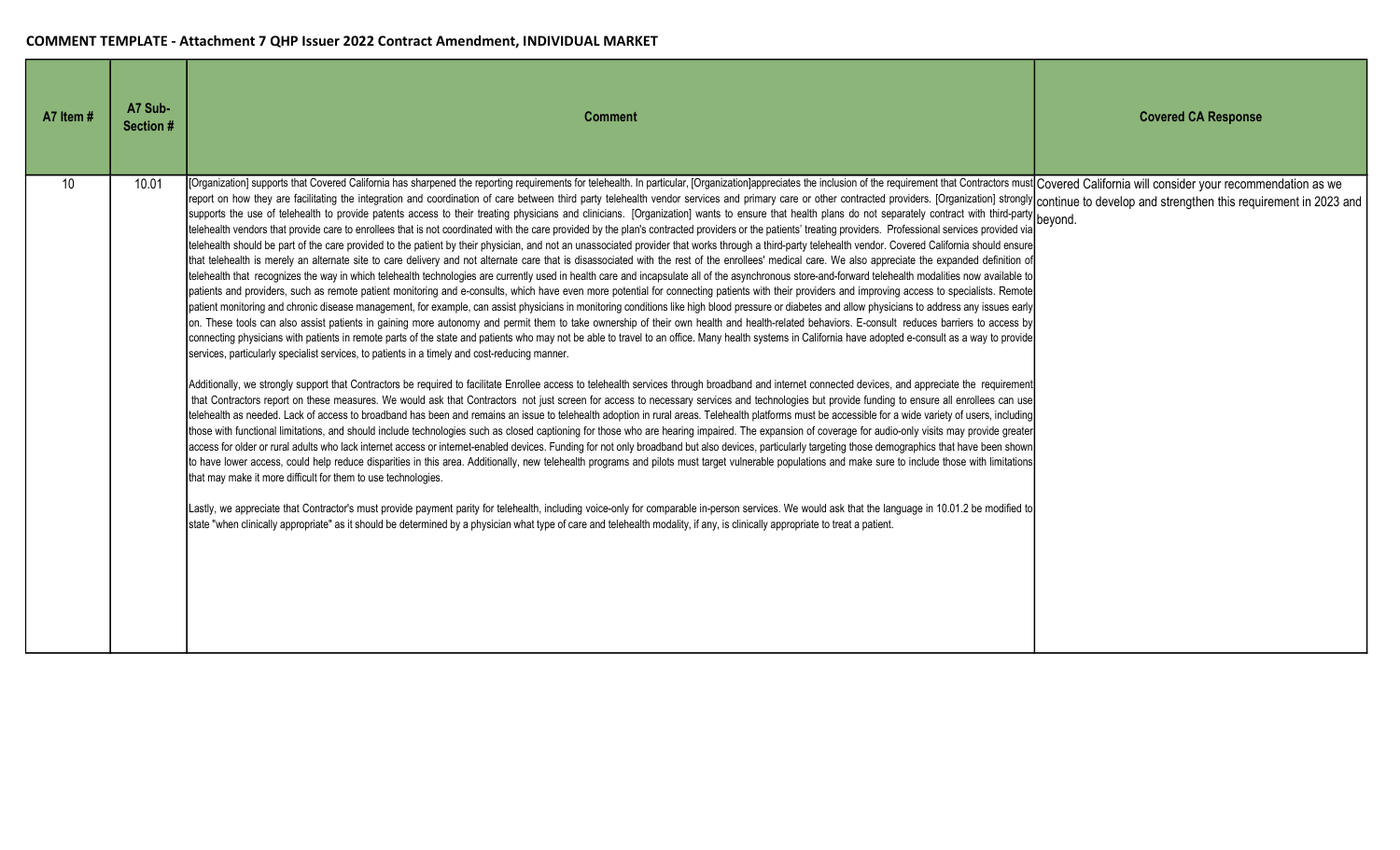| A7 Item # | A7 Sub-<br>Section # | <b>Comment</b>                                                                                                                                                                                                                                                                                                                                                                                                                                                                                                                                                                                                                                                                                                                                                                                                                                                                                                                                                                                                                                                                                                                                | <b>Covered CA Response</b>                                                                                                                                                                                                                                                                                                                                   |
|-----------|----------------------|-----------------------------------------------------------------------------------------------------------------------------------------------------------------------------------------------------------------------------------------------------------------------------------------------------------------------------------------------------------------------------------------------------------------------------------------------------------------------------------------------------------------------------------------------------------------------------------------------------------------------------------------------------------------------------------------------------------------------------------------------------------------------------------------------------------------------------------------------------------------------------------------------------------------------------------------------------------------------------------------------------------------------------------------------------------------------------------------------------------------------------------------------|--------------------------------------------------------------------------------------------------------------------------------------------------------------------------------------------------------------------------------------------------------------------------------------------------------------------------------------------------------------|
| 10        | 10.01.1              | Sites and Expanded Approaches to Care Delivery:<br>10.01.1 We appreciate Covered California's added emphasis on telehealth contract requirements. While we agree with Covered California that telehealth and other<br>virtual health services offer additional access points to medical care that may reduce barriers such as transportation, childcare, and time off work, we support Covered<br>California's additional language regarding the use of these modalities "when clinically appropriate." We would also note that technological barriers to accessing<br>telehealth exist for many Californians including communities of color and Limited English Proficient (LEP) enrollees as noted in a recent brief published by CPEHN. 2 In<br>some instances, telephonic access is more feasible than video access as a result of barriers to digital technology as well as synchronous video interpreting. These<br>barriers must be acknowledged and addressed for telehealth services to be accessed more equitably.                                                                                                                  | Covered California will amend the contract to explicitly include<br>telephonic voice-only as a modality option for telehealth.                                                                                                                                                                                                                               |
| 11        | 11.03.2              | [Health Plan] supports part 4 of the requirement to encourage providers to implement Choosing Wisely guidelines. This is the most current, relevant, widely accepted<br>and evidence based form of shared-decision making.<br>Parts 1-3 of this requirement are no longer the imperative that they may have been years ago because shared decision making is part of the provider standard of<br>contemporary practice. All of our care management programs support shared decision making. Encouraging point of shared decision making in the provider's office<br>should be the focus. Utilization of our purchased shared decision-making tool is extremely low despite strong marketing efforts and incentives for using the program.<br>Vendors offering types of shared-decision making is limited mostly to surgery and the number of vendors is also limited.<br>Shared-decision making takes place at the point of service in the provider's office for many health care needs and conditions. This is not included on the claim, we do<br>not have line-of-sight into this activity and it cannot be quantified by the health plan. | Covered California recognizes that shared decision-making<br>occurs at the point of care and that health plans may not have<br>insight into this process. Sections 1-3 of 11.03.2 will be removed<br>from the contract. We will continue to evaluate how we can<br>measure shared decision-making processes and may look to<br>enhance requirements in 2023. |
| 11        | 11.04                | Plans should be asked to provide their plans for coming into compliance with the federal ONC Information Blocking Regulations set to take effect on April 5, 2021.                                                                                                                                                                                                                                                                                                                                                                                                                                                                                                                                                                                                                                                                                                                                                                                                                                                                                                                                                                            | Covered California will consider your recommendation as we<br>continue to develop and strengthen this requirement in 2023 and<br>beyond.                                                                                                                                                                                                                     |
| 11        | 11.04.2(1)           | Covered CA please confirm the requirements of provider appointment scheduling. Do the services have to be active and available before the 1/1/2022 plan effective<br>date?                                                                                                                                                                                                                                                                                                                                                                                                                                                                                                                                                                                                                                                                                                                                                                                                                                                                                                                                                                    | Contract compliance with requirements set under 11.04 Enrollee<br>Personalized Health Record Information are expected to be<br>completed by the effective date of January 1, 2022.                                                                                                                                                                           |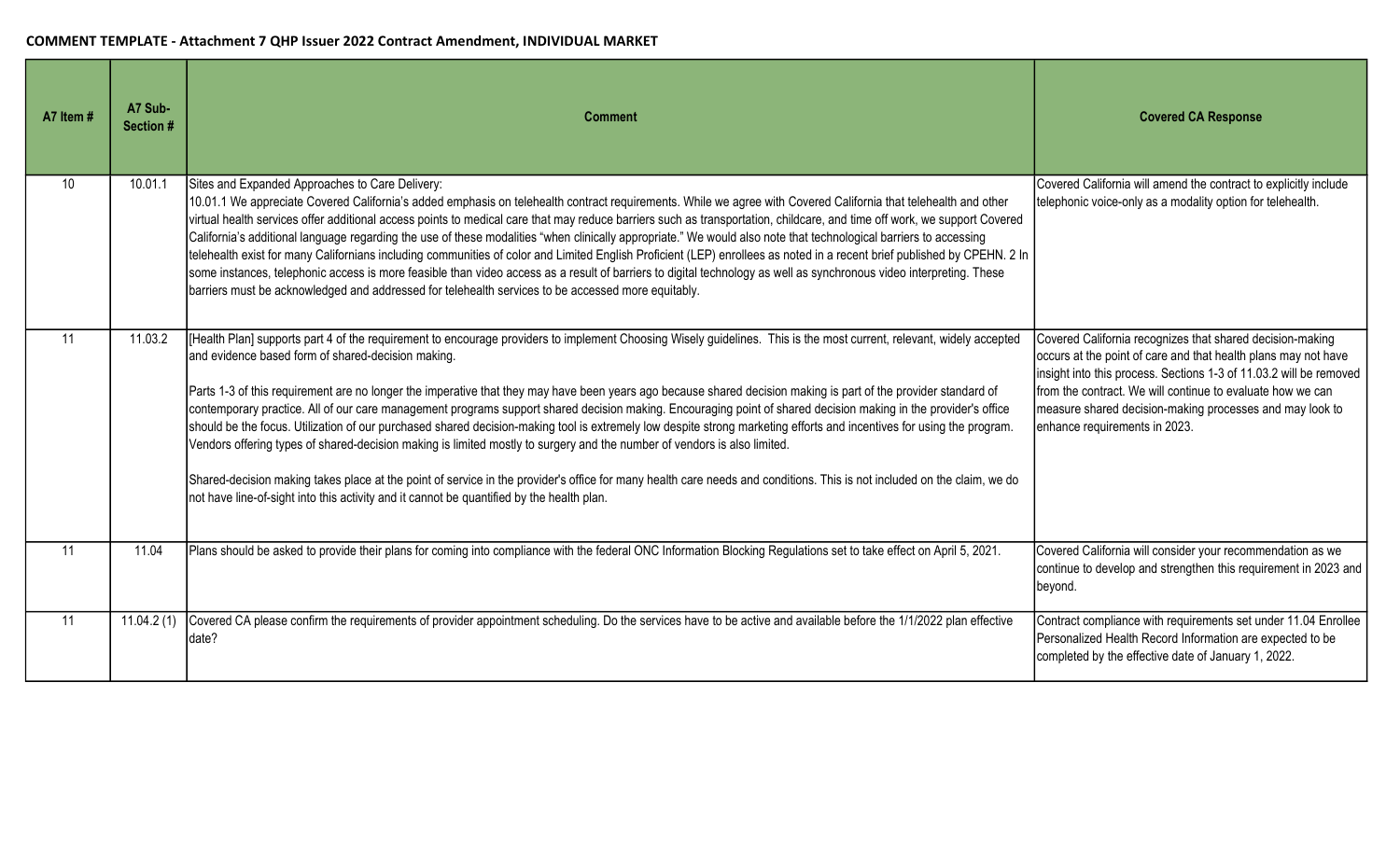| A7 Item # | A7 Sub-<br>Section # | <b>Comment</b>                                                                                                                                                                                                                                                                                                                                                                                                                                                                                                                                                                                                                                                                                                                                                                                                                                                                                                                                                                                                                                                                                                                                                                                                                                                                                                                                                                                                                                                                                                                                                                                                                                                                                                                                                                                                                                                                                                                                                                                                                                                                                                                                                                                                                                                                                                                                                                                                                                                                                                                                                                                                                                                                                                                                                                                                                                                                                                                                                                                                                                  | <b>Covered CA Response</b>                                                                                                                                                                                                                               |
|-----------|----------------------|-------------------------------------------------------------------------------------------------------------------------------------------------------------------------------------------------------------------------------------------------------------------------------------------------------------------------------------------------------------------------------------------------------------------------------------------------------------------------------------------------------------------------------------------------------------------------------------------------------------------------------------------------------------------------------------------------------------------------------------------------------------------------------------------------------------------------------------------------------------------------------------------------------------------------------------------------------------------------------------------------------------------------------------------------------------------------------------------------------------------------------------------------------------------------------------------------------------------------------------------------------------------------------------------------------------------------------------------------------------------------------------------------------------------------------------------------------------------------------------------------------------------------------------------------------------------------------------------------------------------------------------------------------------------------------------------------------------------------------------------------------------------------------------------------------------------------------------------------------------------------------------------------------------------------------------------------------------------------------------------------------------------------------------------------------------------------------------------------------------------------------------------------------------------------------------------------------------------------------------------------------------------------------------------------------------------------------------------------------------------------------------------------------------------------------------------------------------------------------------------------------------------------------------------------------------------------------------------------------------------------------------------------------------------------------------------------------------------------------------------------------------------------------------------------------------------------------------------------------------------------------------------------------------------------------------------------------------------------------------------------------------------------------------------------|----------------------------------------------------------------------------------------------------------------------------------------------------------------------------------------------------------------------------------------------------------|
|           | 14                   | Patient-Centered Social Needs: We appreciate the addition of contract requirements related to social needs screening for food insecurity and housing instability or<br>homelessness. We would suggest that Covered California emphasize screening first for those who are below 150% FPL or as a default, those who are in the Silver 94<br>plans which comes to about 15% of enrollment. The plans know which consumers are enrolled in Silver 94 so the plans can target the screening to those with incomes<br>below about \$18,000 per year or \$1,500 per month. These are the consumers who are mostly likely to be at risk for food insecurity or housing instability. We recognize<br>that it may not be timely to include this in the 2022 contract: if so, we would ask that it be included in the 2023 contract provisions. In a future year, this could be<br>expanded to both those in Silver 94 and Silver 87, again because income is the best predictor of food insecurity and housing instability. Were there a way for plans to<br>identify those in Bronze plans at these income levels, we would welcome their inclusion as well.                                                                                                                                                                                                                                                                                                                                                                                                                                                                                                                                                                                                                                                                                                                                                                                                                                                                                                                                                                                                                                                                                                                                                                                                                                                                                                                                                                                                                                                                                                                                                                                                                                                                                                                                                                                                                                                                                           | Covered California intends to prioritize expanded screening for<br>health-related social needs in the 2023 model contract. Your<br>input will be considered in developing contract requirements for<br>2023 and beyond.                                  |
| 14        | 14.01                | [Organization] supports efforts to promote solutions for people with complex medical and social needs, including well-coordinated and adequately funded case managers. Many<br>social and economic conditions often lead to health disparities, or differences in health outcomes, and vary by socioeconomic status, race/ethnicity, geographic location,<br>educational attainment, sexual orientation, gender, and occupation. Strong evidence has accumulated over the last decade that links unmet social needs with poor health status.<br>When screening and targeting patients with social needs, we would encourage the utilization of existing provider relationships and networks and we strongly support contracted<br>models where QHPs will provide direct funding for physician practices to hire additional case managers who can provide this benefit to patients. If physicians do need to refer<br>patients out for care management, they should be able to refer the patient directly to the plan through a streamlined process that allows the physician to remain informed and<br>involved with the patient's care.<br>Physicians report to [Organization] that oftentimes when managed care plans are given additional requirements for enhanced care management that require high-touch, on the<br>ground and face-to-face contact, either programmatic or data-related, that these requirements tend to be delegated downstream to treating physicians, often without discussion<br>or additional financing to support the new requirements. Providers, both physical and behavioral health, will be key to successfully driving these changes with individual patients.<br>However, in order to successfully address social needs, plans cannot simply add additional unfunded contract requirements to provider contracts and expect this to be absorbed<br>into practice flows; care management must be adequately funded.<br>Additionally, many health care systems have begun to explore ways to integrate data related to social determinants with patients' clinical records. However, many challenges<br>remain before data related to the social determinants of health are readily accessible and actionable. Key challenges are a lack of consensus on standards for capturing or<br>representing social determinants of health in electronic health records. There is no single standard that captures the breadth of information necessary for documenting the<br>determinants in a manner appropriate for clinical care, quality improvement, and research. To address these challenges and effectively use social determinants in health care<br>settings while minimizing additional administrative burden on patients and physicians, we recommend that Covered California implement uniform standards for QHPs for<br>representing data related to social determinants of health, the data be easily extracted, and the collection of the data be incentivized through financial or quality measures. | Covered California acknowledges the importance of partnering<br>with clinicians in the mission to improve health care delivery. We<br>will continue to explore your recommendations as we develop<br>and strengthen this requirement in 2023 and beyond. |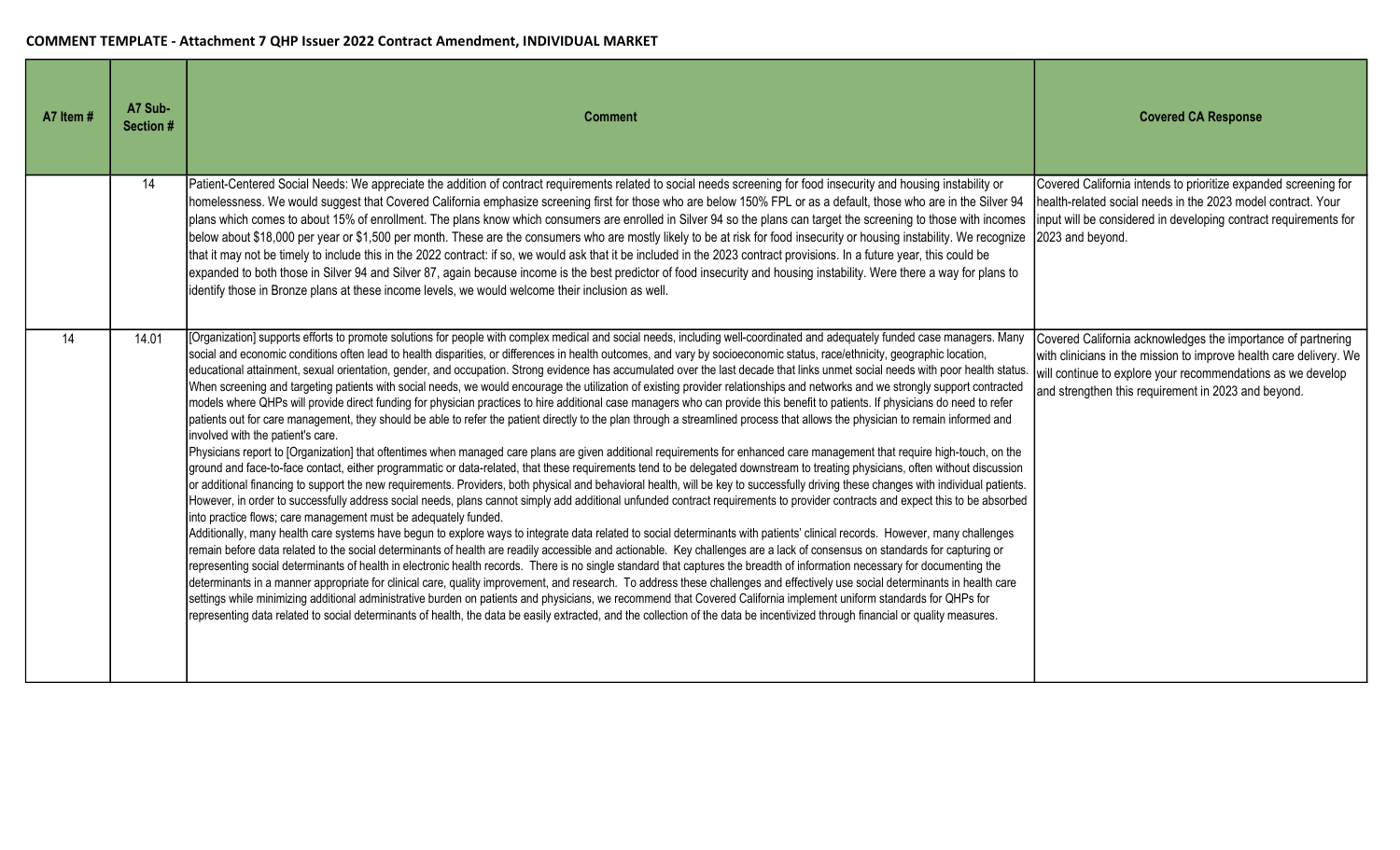| A7 Item # | A7 Sub-<br>Section # | <b>Comment</b>                                                                                                                                                                                                                                                                                                                                                                                                                                                                                                                                                                                                                                                                                                                                                                                                                                                                                                                                                                                                                                                                                                                                                                                                                                                             | <b>Covered CA Response</b>                                                                                                                                                                                                                                                                                                                                                                                          |
|-----------|----------------------|----------------------------------------------------------------------------------------------------------------------------------------------------------------------------------------------------------------------------------------------------------------------------------------------------------------------------------------------------------------------------------------------------------------------------------------------------------------------------------------------------------------------------------------------------------------------------------------------------------------------------------------------------------------------------------------------------------------------------------------------------------------------------------------------------------------------------------------------------------------------------------------------------------------------------------------------------------------------------------------------------------------------------------------------------------------------------------------------------------------------------------------------------------------------------------------------------------------------------------------------------------------------------|---------------------------------------------------------------------------------------------------------------------------------------------------------------------------------------------------------------------------------------------------------------------------------------------------------------------------------------------------------------------------------------------------------------------|
| 15        | 15.02                | [Organization] recognizes the importance of and fully supports the secure exchange of data among providers to reduce costs, improve quality of care, and reduce<br>administrative burdens. Data should follow the patient and should be available to any appropriate provider at the point of care. Secure and robust data exchange,<br>however, cannot be achieved without sufficient funding for necessary technology infrastructure and training. In addition, [Organization] urges Covered California to<br>ensure that data collection obligations are not passed down to individual providers without the appropriate considerations of cost and administrative burdens.<br>It is critically important that Contractors use standard processes for encounter data exchange with contracted providers, and we appreciate the inclusion of Article<br>15.02.3 requiring Contractors to use industry standards. Additionally, [Organization] appreciates the new requirements that Contractors report on their own and provider<br>participation in Health Information Exchanges (HIE), and that they agree to engage with Covered California in discussions regarding a transition to a statewide<br>approach to streamline Health Information Exchange participation. | Covered California will consider your recommendation as we<br>continue to develop and strengthen this requirement in 2023 and<br>beyond.                                                                                                                                                                                                                                                                            |
| 15        | 15.02.2              | We appreciate that Covered California is requiring Contractors to report on participation in Health Information Exchanges (HIEs). The department should add to the list<br>of HIEs in subsection 2) San Mateo County Connected Care. In addition, plans should be required to support other forms of exchange, including national networks<br>(Carequality, Commonwell) and API-based exchange. We appreciate that Covered California has accepted our comment to list all HIEs, but the list should be updated<br>Ito reflect the most recent addition.                                                                                                                                                                                                                                                                                                                                                                                                                                                                                                                                                                                                                                                                                                                   | Covered California recognizes that this is not an exhaustive list<br>of HIEs. QHP issuers should describe their participation in a non-<br>listed Health Information Exchange using the "Other Health<br>Information Exchange" option.                                                                                                                                                                              |
| 15        | 15.04                | We appreciate the new requirement that Contractors must implement and maintain a secure, standards-based Patient Access Application Programming Interface (API)<br>consistent with the CMS Patient Access final rule for Federally Facilitated Marketplaces. However, [Organization] has serious concerns with the Final Rule related to<br>the lack of privacy and security protections for patient data. Therefore, we would ask Covered California to ensure the Contractors sufficiently address the privacy and<br>security of patient data in APIs.                                                                                                                                                                                                                                                                                                                                                                                                                                                                                                                                                                                                                                                                                                                  | We understand your concerns regarding the privacy and security<br>protections for patient data. Our goal is to align with federal<br>requirements for Federally Facilitated Marketplaces; the privacy<br>and security protections for patient data are important to<br>Covered California. We will consider your recommendation as<br>we continue to develop and strengthen this requirement in 2023<br>and beyond. |
| 17        | 17.01                | [Organization] supports the requirement that Contractors must be accredited by NCQA by 2024 as this aligns with future CalAIM initiatives from the Department of<br>Health Care Services to improve quality among Medi-Cal Managed Care plans. We believe alignment among regulators and payors will help improve quality without<br>imposing additional administrative burdens on physician practices.                                                                                                                                                                                                                                                                                                                                                                                                                                                                                                                                                                                                                                                                                                                                                                                                                                                                    | Thank you for your comment. Covered California is excited to<br>hear that [Organization] supports this requirement.                                                                                                                                                                                                                                                                                                 |